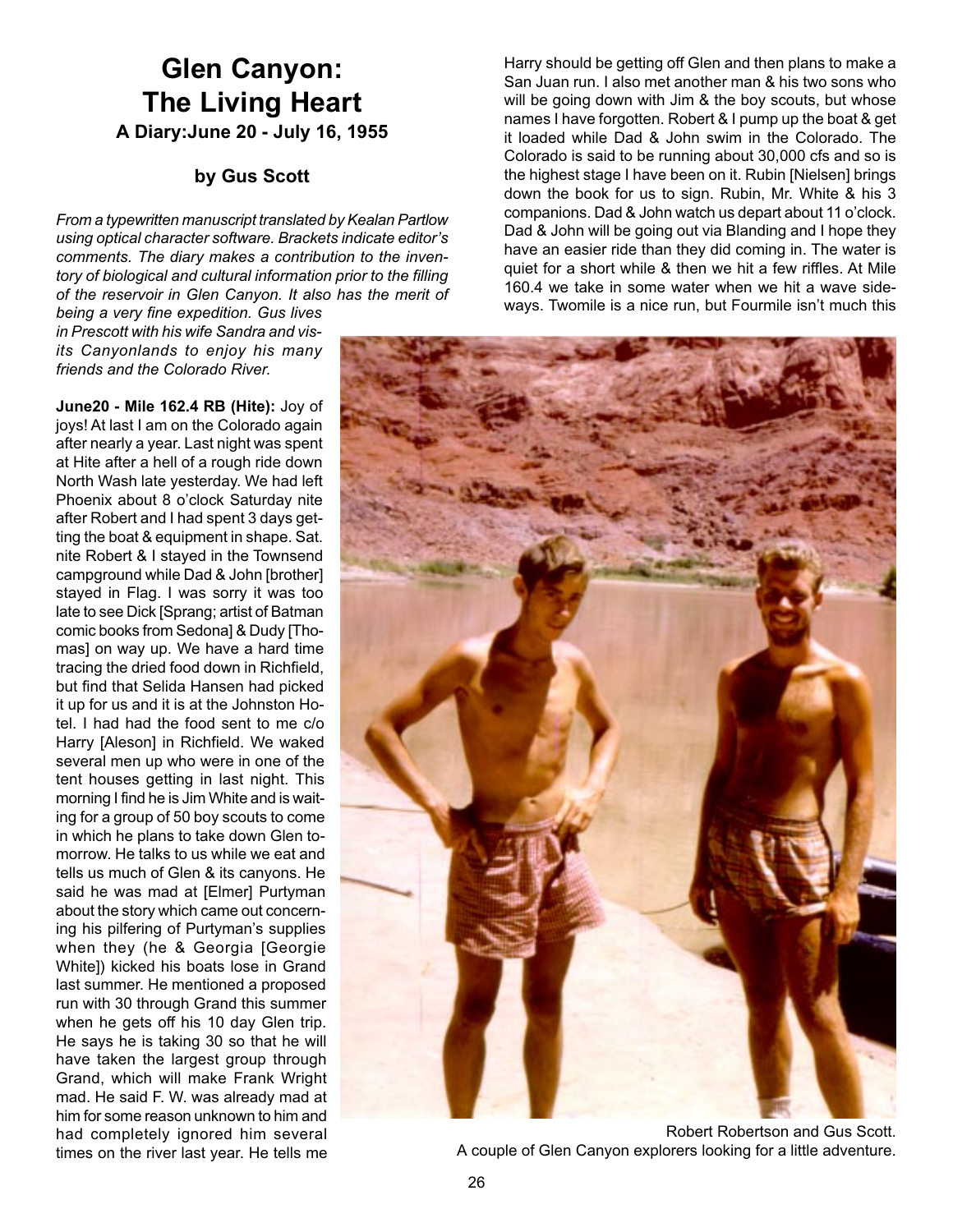year. At Mile 157.6 RB we stop for lunch. While I check my notes after lunch, Robert collects 5 plants for the plant press. While we drift slowly around the Horn Robert & I take a dip. We drift past the 3 Moki Graneries on the LB at Mile 154.7 or .8 before we realize it and stop at Mile 154.0 RB to get out of the sun & go to sleep. No island here this year. Drift on down to Mile 150.8 LB to look at what appears to be an old placer outfit. Drift down to the "Hermitage" [Bert Loper's cabin] at Mile 150.1 where we hoped to spend the night. Spot a Coot (Fulica americana) on way down. There is a "private" sign at the top of the banks, two trailers by Loper's cabin and a family living in the cabin several hundred feet upstream from Loper's cabin. In '53 no one was living here and there was some corn in the field; in '54 there was a barbed wire fence around Loper's cabin; and this year sev. families are in here and the fields are cultivated. What will it be like next year? Don't go to the ruins on the LB at Mile 150.3 but push off to try & find a good camping place. The riffle at Red Canyon is nice & snappy. We pull in on the RB at Mile 148.9. After dinner 5 liferafts with 9 people float past us. They ask where Ticaboo is and say they plan to stay there for the night. See them land above the rapid. Go to bed early and tired.

**June 21 - Mile 149.0 RB:** Last night we noted sev. very pretty lizards with a black collar (not true collared lizard) and an orange head. We see them again this morning along with some brown ones, much quicker & with longer tails. We haven't identified either yet. After breakfast we drift on to Mile 148.6 where we land to go up Ticaboo. No sign of the 5 boats that landed here last night. Hike up Ticaboo to remains of Hite's cabin. Stopped at spring entering RB about 2/3 way up. Numerous small fish and tadpoles in pools. Main rock in streambed is andesite [granite from Henry Mtns.]. Chimney and some of the foundations is about all left of Hite's cabin. We look at the two graves about 100 feet north of the cabin. Which is Hite's [John Hite died in 1914]? To whom does other grave belong [John Dehlin, who died in 1934]? Robert & I leave record of our visit in one of the 2 jars in chimney.



## Robert Robertson Gus Scott Spending 4 weeks in Glen June 21, 1955

See Dick & Dudy's record of Oct., 1952. No record of last night's party. Go to see nice group of petroglyphs on rock 200 ft. west of cabin. As we start up canyon meet 7 of the party that past us last night. They ask us to tell the 2 behind to hurry up. We see a location mark on a rock:

LOC STAKE CONNIE #7 ?\*00 YDS. EASTERLY \* Not sure if 1 or 4

Another location marker further on: CONNIE\*\* #11 | #10 #9 | #8

\*\* Not sure of numbers or order.

About 3/4 mile past cabin stop at beautiful pool where there is an old corral. A woman is waiting there for a man who had gone further on "to look for Hite's cabin." He soon shows up & introduces them as Phil & Genny. They are with the group of 9 and are spending 10 days in Glen. Robert collects some Physa from the pool. On the way back we show them where cabins, graves & petroglyphs are. This is 3rd trip in Glen for Phil and he had been to the cabin before but had forgotten where it was. Stop at spring. Robert collects plants on way back to boat & we see a beautiful leopard lizard (Crotaphytus wislizeni). Below Ticaboo on RB we see where party of 9 stopped. Jim White and his party of 50 scouts pass us just below Ticaboo Rapids. Robert & I do some swimming as we drift down to a stop on Good Hope Bar (Mile 144.8). See where road has been taken down to Rincon opposite Good Hope. The river shows more signs of civilization each year. Too bad!! I hike back 1/3 mile up bar to ruins of old cabin where Seabolt had placer outfit. On hike back I find large wheel about 3

> ft. in diameter with a chain attached. The cabin (Mile 145.2) which only has parts of the walls remaining, is near the upper end of the bar under a grove of Cottonwoods. Near the cabin are numerous wooden post in ground, a plow, sev. pieces of metal & an irrigation valve under the Oak trees nearby. Collect plant on way back to boat. While I was gone Robert heard group of 9 pass. Drift to Mile 141.8 LB where we stop at Mummy Spring for lunch. Spring comes out about 10' above water line & 150' below large boulders which go into water. Mummy, named after rock formation directly above on cliff, is one of the best springs on the river. Robert collects water cress. Find two cow vertebrae, probably lumbar, & scapula near spring. Stopped at Mile 140.7 RB upstream from canyon to look for petroglyphs Dick gives at 140.6. Find record left by Harry & Art on rock near boat.

<sup>&</sup>quot;Wheel" at Good Hope Bar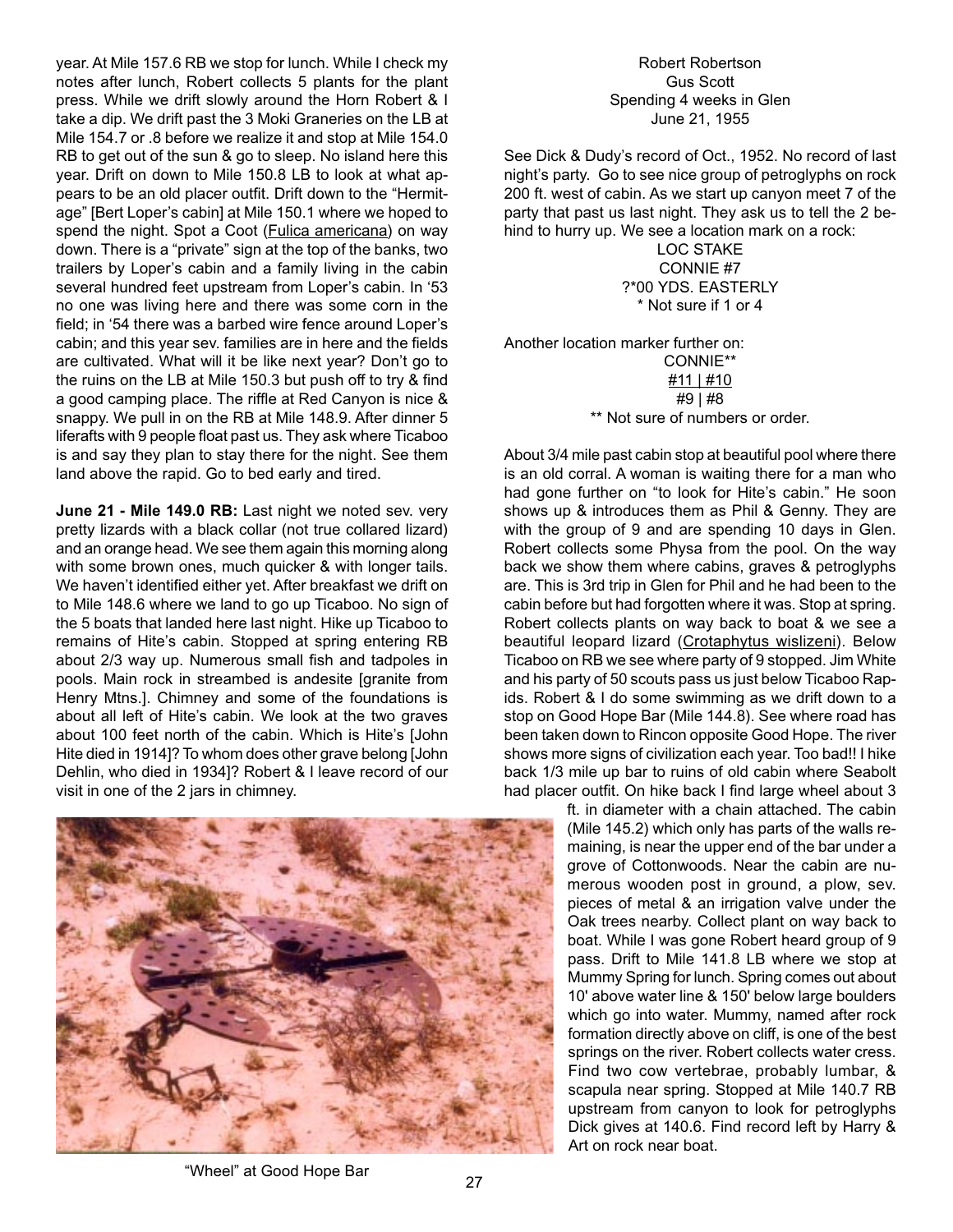H. L. Aleson & Art Greene May 19 1946 May 1946

We cross canyon but find no sign of glyphs. See Collared Lizard (Crotapyhtus collaris). Find 2 Chuckwallas (Sauromalus obesus). Surprised to find them up this far. Decide to camp here for the night. Numerous bats out after sunset. Go to bed soon after dinner.

**June 22 - Mile 140.7 RB:** Many of the brown, long-tailed lizards near camp. After breakfast float to Warmspring Creek (Mile 136.7 RB). Hiked into Warmspring. Nice pool 1/3 mi. up with fish 3-5" long. About a mile up cleft breaks LB wall. Walked in cr. most of way. Numerous tadpoles & leeches in stream bed. Little over 1 1/2 miles up stream forks. We take left fork (main stream) to pool at end about 2 miles from Colorado - where we swim & have lunch. Pool is long & slender, about 30' x 10', & under dry waterfall. Pool & stream supplied by 200 ft. of seeps around. Shout prezygapopysis and other words which have probably never echoed from these walls. On the way back I go up rt. fork while Robert waits in shade. Ends in 1/4 mile in pool (20' diameter) under dry waterfall about 60-75 feet high. Get to top of waterfall by going up talus on rt. bank. Above waterfall is flat area & then another dry waterfall over which I couldn't climb. Collect plants on way back. At mouth we find 13 explorer scouts from San Diego in 3 7 man boats filling up with water. Spending 10 days in Glen. First time for all 13. Drift past Tapestry & then stop on Olympia Bar (LB) to look at old waterwheel. Above waterwheel is old pipe, ties of railroad track, & wheelbarrow. Further back on bar are more railroad ties, railroad oar car (manufactured by J. H. Montgomery in Denver, Col. USA, shed for car, and a carriage type of scoop. 14 nuts on wire in car, take one. Robert finds sev. pieces of petrified wood. Stop at Knowles Canyon (Mile 134.4 LB) to look for a possible campsite. Find spring mile up canyon on LB hill. Numerous cattle tracks. Decide to drift to Forgotten for the night. See 3 cows on LB hillside. Stop below mouth of creek first & have a hell of a time going thru oaks looking for campsite. We pull boat back to mouth where we camp on right bank of stream. Nice open area for camping but have to cut a 25 foot path thru brush. After dinner go to cairn built by Dick, Dudy, & Harry in Oct. 1952 at foot of cliff to see record of their visit.The following is a copy of the record left by Dick, Harry, and Dudy at the mouth of Forgotten in Oct., 1952. The record is on a piece of Canyon Surveys notebook paper.

To whom it may concern:

This canyon traversed from mouth to head (10 miles+) and return by undersigned Oct. 23-24-25, 1952. For length and drainage system refer to USSCS aerial photo, Symbol COG, 3 - numbers 161 & 149. No map reference can be given since no map known to us charts the course of this major canyon. It is believed our is first complete traverse made. Previously unnamed, we suggest it be called "Forgotten Canyon" as proposed by Dudy Thomas in 1951.

For further information write: Canyon Surveys, Richfield, Utah, or Sedona, Arizona.

If you hike this canyon please write us details of your finds for comparison with our own, and exchange of information.

Please record your visit here on back of this sheet.

> Dick Sprang Harry L. Aleson Dudy Thomas for Canyon Surveys



Canyon Surveys symbol in cliff above cairn. Also in bottle in cairn was record of Dick and Dudy's visits to Forgotten.

Record of visits here by Dick Sprang, Sedona, Ariz.

Oct. - 1950 - Passed May 9 - 1951 - Hiked to first narrows Sept 23 - 1951 - Hiked 1/10 mile past 1st narrows. Oct 23-25 - 1952 - Hiked to head (3 days up & return) Record of Dudy Thomas, Sedona, Ariz, Oct. 1950 - Passed Sept 23 1951 - Hiked 1/10 mile past lst narrows & up R. hand fork. Oct 23-25 1952 - Hiked to 5 mi. of head. Pard - Shepherd dog Micky - Am. alley cat 3 visits each

Several Violet-Green Swallows (Tachycineta thalassina lepida) fly over camp. 5 cows graze in open area and more up canyon.

**June 23 - Mile 132.1 LB (Forgotten Canyon):** Rest day. Sky is overcast this morning so we decide not to go up Forgotten, but rest. In morning we go to look at some fine intricate petroglyphs about 70 feet long on wall under overhang between Forgotten Canyon & canyon at Mile 132.3. Here is old Moki Campsite. Numerous bits of pottery & flint on ground. Two metates in place. Take piece of pottery. Also on wall are some initials: L.H.B., D.E.R., W.B, F.M.G., and E.P. & DS. In afternoon Robert & I go up canyon at Mile 132.3. Sandy stream bed dry except for pools in upper end. Ends in 1/3 mile from Colorado in dry waterfall. Go up over sand dune to ledge (on right bank) where I leave a small pile of rocks. See what looks like wall of ruin on opposite side. Go up sand slide where Moki Steps lead up wall. Go up Moki Steps 6' - fail to reach the top. We return to camp. We go swimming & cool in mud, in late afternoon I take Stebbins [book on reptiles] down to identify a toad buried 1/2" in the mud as Woodhouse's Toad (Bufo woodhousei). More bats out tonight. After dinner we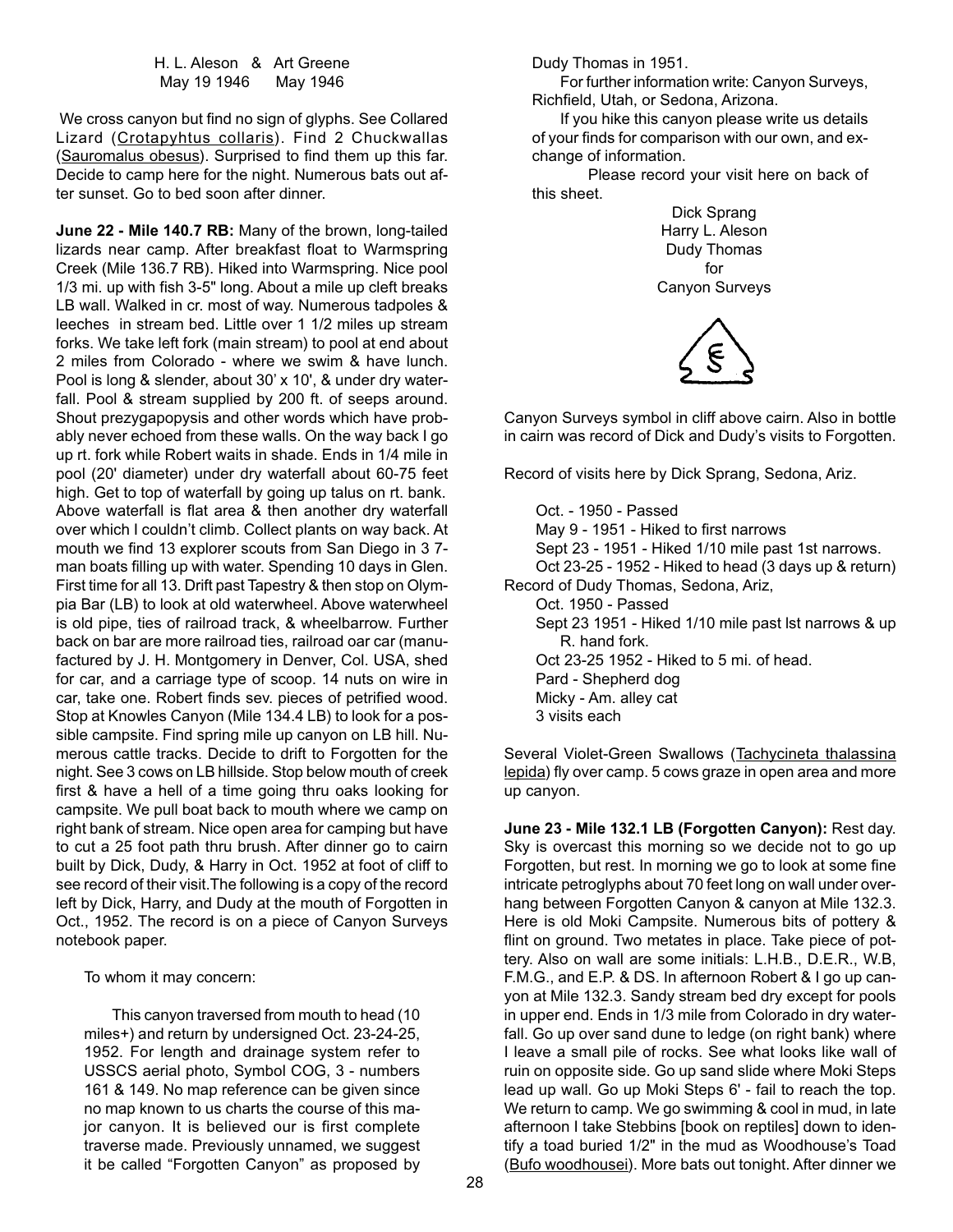walk into mouth of Forgotten.

**June 24 - Mile 132.1 LB (Forgotten Canyon):** We straighten up camp after breakfast & then hike into Forgotten. Wade in stream most of time. About 1 mile up come to first narrows & 8 cows (5 adults, 3 calves) which we have chased up canyon this far. When we come upon them they rush madly past us back down canyon. 50-75' through narrows. Water only near chest until near end where we must swim. Part of tree between canyon walls above us where it was washed during flash flood. l/10 mile past narrows come to jct. of 2 forks. We go up rt. fork about 1/2 way to end before way is blocked by large boulder. Inner canyon very narrow and slanting with water seeps on both sides. We return to jct. While Robert waits at jct. I go back thru narrows to find way to get on top of ledge of inner canyon. Around 1st bend from narrows get up RB wall with help of sand hill & rocks. Go along ledge 30-50 feet above creek to above jct. Go over Moki Steps enlarged by Dick, Dudy, & Harry above narrows. Continue along on talus up r. hand fork to above place where boulder blocked creek, where I drop to stream bed. Follow bed to box end - 1/2 mile from jet. - where there is a large sandy area under dry waterfall. Return to jct., dropping over boulder, down stream bed. Eat lunch of sardines with Robert. 200 feet up left fork is 2nd narrows at foot of 15-20' waterfall. At jct. are two sets of Moki Steps for getting into left fork. 1st series directly at jct. between two streams is impossible. Second series which climbs r. bank wall just inside r. hand fork are possible. Decide to try narrows first. After wading 40' thru water - swimming last bit - climb waterfall by wedging myself in & pushing up. Few pools above waterfall, otherwise stream is dry, There were footprints to jct. & up r. fork to boulder - no sign of them above boulder or past 2nd narrows. In less than 1/4 mile canyon enters from left. Follow canyon 3/4 mile to box end. Large pool under dry waterfall with hydraphilids. Investigated possible petroglyph on wall of RB in last bend before entry into main canyon. Chipmunk. Back down waterfall to jct. where Robert is waiting, having built dam while I was gone. Head back to camp. Robert collects more Physa (freshwater snails). See beautiful orange dragonfly. Out about 3:30. Rested around camp before large dinner. Flys bothersome. Have campfire & try to get diaries up to date.

**June 25 - Mile 132.1 (LB Forgotten Canyon):**After breakfast pack up for trip down river. Leave record of our visit to Forgotten in bottle in cairn with Dick, Dudy, & Harry's record.

#### June 24, 1955

Robert Robertson - Hiked past 1st narrows & way up r. hand fork. Gus Scott - Hiked to end of r. hand fork through 1st narrows and past 2nd narrows to end of first canyon on left. (?) Camped on bar night of the 22, 23, & 24th.

We shove off and have a hard row to try & get across to Smith Fork. Land at mile 131.8 RB. Carry 1 2-gal can & canteens to be filled with water. Stop at large group of petroglyphs on wall at Mile 131.9. Fill up with water at mouth

before hike into canyon. See hidden Moki House on L.B. ledge just inside Smith Fork that Harry mentions (LMOC) [Lone Month on Colorado]. Wall to west of house on brink of ledge. Robert & I continue up Smith Fork about 2 miles. On the way back Robert spots a snake but it disappears in some brush in the stream before we can catch it. 1/3 mi. from Col. R. on R.B. wall see series of Moki Steps Harry records as having seen in 1947 (LMOC). They are on the bend, starting behind the oak trees. Climb them only 25 feet. No sign of Moki Granary on LB 1/3 mi. up Harry records (LMOC). Return to boat with filled can & canteens and drift to canyon entering LB at Mile 130.2. After lunch we start up canyon. Very brushy near entrance on bar. After much work get into canyon. About 1/3 mile in is nice pool with beaver dam near. 3 large trees nearby downed by beaver. Human footprints to pool, not past. From ledge near pool spot Moki Steps on opposite wall (LB). They start from the top of a sand & rock slide & lead to ledge above. Very steep & dangerous. Whatever is on top ledge will probably be new find for whiteman that climbs steps. Continue up canyon in stream most of time. Stream bed dry first 1/2 mile. Many signs of beaver for 1.5-2 miles. 2 miles up Robert spots snake; we catch to try & identify. Pupil round, chin shields, anal plate single, ventral scales larger than dorsal, dorsal scales keeled, caudals entire (?), 8 lower labials, nasal plate divided, 3 post orbitals, 1 pre-orbital, no rattle or pit, loreal, and no prominant vertebral or lateral stripe. Excreted substance similiar to garter snake (Thamnophis). Probably same. Silvery-grey color. We follow inner canyon to end where there is a waterfall about 12-15 feet high. Canyon boxes just above fall. We don't climb, but would be possible. Leave cairn on boulder near end. Go up talus 1/3 mile from end to get above inner canyon & on top waterfall. Talus above comes down to rim of inner canyon. Follow around about 1/2 way to top of fall before deciding to turn back due to late hour. However, possible to top waterfall this way. Return to camp at dark. No further sign of Moki. Have large dinner & then go to bed.

**June 26 - Mile 130.25 LB (Beaver Canyon):** After late breakfast straighten up camp to leave. Prepare record of visit to leave in cairn at mouth similiar to that left by Dick, Dudy, & Harry at Forgotten,

To whom it may concern:

This canyon traversed from mouth to head (3 miles +) and return by undersigned June 25, 1955. For length and drainage system refer to USSCS aerial photos, symbol COG, 3- numbers 160 & 170. No map reference can be given since no map known to us charts the course of this canyon. Ours may be first complete traverse made.

Please record your visit here on back of this sheet.

As far as is known this canyon is previously unnamed.

Gus Scott Robert Robertson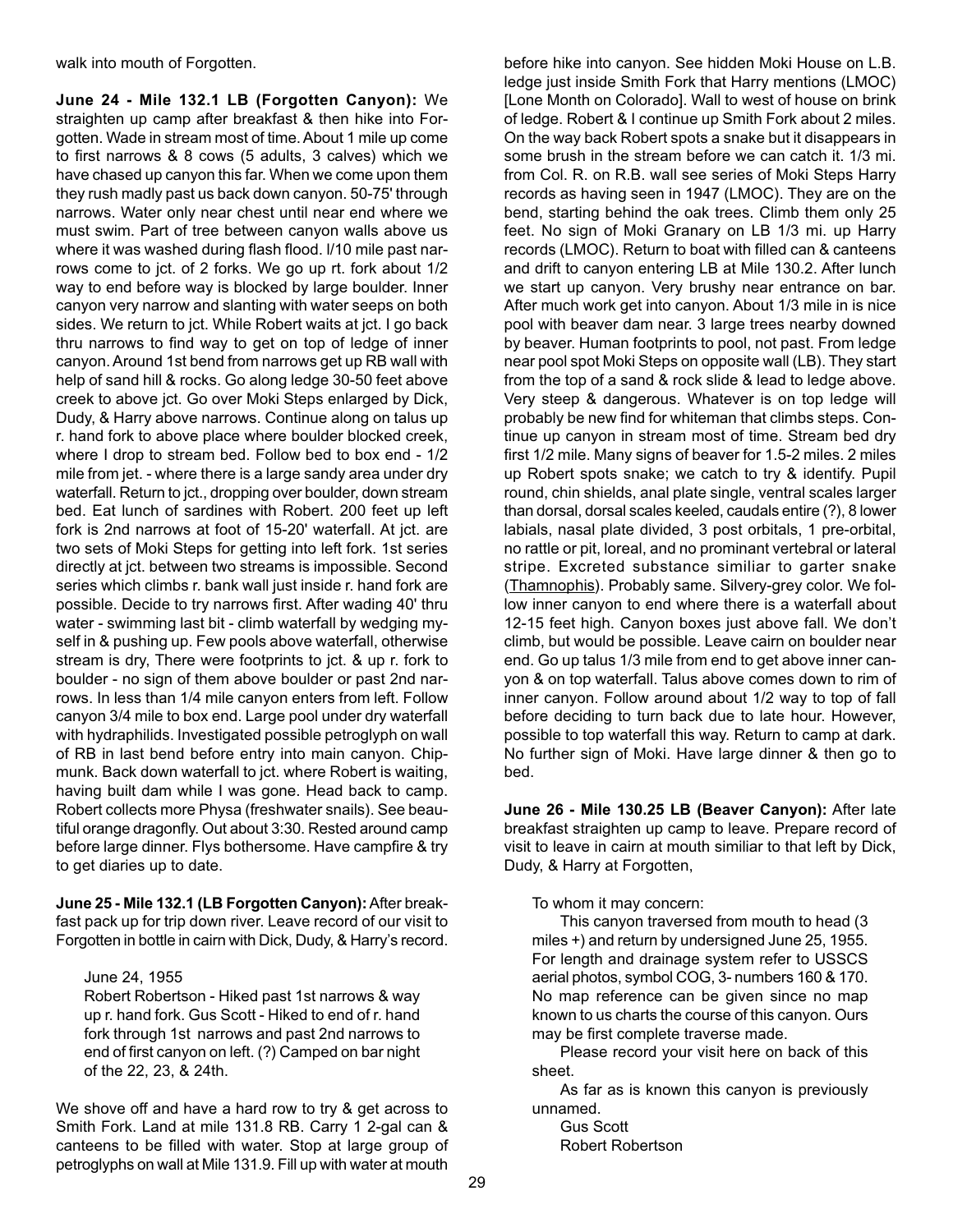Beat way back through brush to leave record in a Henkell's Sweet Pickles jar in cairn on RB at canyon mouth. Shove off to try & make Burro Bar. Spot Moki Steps up wall on LB at Mile 129,65. Possible to rim out both banks at bend.

Ekkers Cafe, Hanksville, Utah, on RB wall at Mile 127.0. Pass Harry's Concert Hall (Mile 125.4), stop on bar opposite Moki for lunch (Mile 124.9). Drift to Mi. 124.8 RB to hike up on top of bar. River slow below Moki. Bad upriver winds. Stop at Mi. 121.5 RB to go up Dredge Canyon. Note old waterwheel on opposite bank. Signs of motor vehicle recently on bar. Hike into Dredge Canyon (Mi. 121.4 RB). Went up to well-built Moki House just inside mouth on RB. Moki Steps from near house lead to Moki Cave just upstream. Didn't climb. Across canyon are about 100 Moki Steps that zigzag up wall. I go on to top while Robert stops 1/2 way up. From top see dugway leading up RB wall just up canyon. Go back down Moki Steps to trace dugway. Dugway is about 1000 feet long. Built by Charlie Gibbon's crew in 1900 to lower dredge outfit by steel cable (1-1/8") (LMOC). Part of cable still in dugway near top, and signs of where dredge scraped. At top of dugway is old Dodge truck. Harry gives particulars (LMOC). Nice view of Navajo Mt., Waterpocket Fold, & Henries from top. Back down dugway. Several Bufo punctatus in stream. Go back up Moki Steps to photograph dugway, dredge, & canyon. No sign of petroglyphs Harry mentions on LB wall inside mouth. Float past Stanton's Dredge (Mi. 121.5). Slow travel with upstream winds. Nice run through Bullfrog Rapid. Stop on sand bar LB Mi. 119.2. Drift to camp at Mi. 118.85 RB at Hall's Crossing. Hand lain rocks show where old road leads down to tree where we stopped. Find we left shovel on sand bar at 119.2. Go up RB & try to swim across. Half way across decide I had better come back. Must get shovel in morning. Robert proposes Beaver Canyon as a name for the canyon (LB Mile 130.2) we went to the end of yesterday. I would like to suggest that this name be given to the canyon if it is unnamed. Dinner & right to bed.

**June 27 - Mile 118.85 RB (Hall's Crossing):** In morning find where rats have gotten into dried food & taken Robert's hat. After breakfast unload boat for Hall's Crossing to get shovel. We tow boat upstream around bend & then I row across. Robert finds old ring in rock near boat. Hike back up bar along wall. See MCK, BMC, & 1944 on wall about 4 times. Cowboys? Several groups of petroglyphs - one on each side of oak trees. Flints under overhang. Old Moki Campsite? Man petroglyph upstream after first talus reaches bar. Harry gives 21 petroglyphs on wall (LMOC). Much recent work along wall. Pick up shovel. Spot river party below Bullfrog Rapid. Collect plants on way back to boat. Robert rows back to pick up supplies. Just after we shove off party we saw upstream passes us. 3 10-man boats - 17 members. Decide not to go up canyon on RB Mi. 118.0 (Lost Eden) but get on down to Lake Canyon to get water. Hear 1 motor pushing 3 boats ahead of us. Pull Into Lake for lunch & night camp. River party up canyon to look at ruin. Talk to lady who twisted knee getting to Hite waiting at their boats. Socotwa exp. spending 7 days in Glen. Leonard Grim guide. Ate lunch & then talked to mem-

bers of river party returning from ruin 1 mile up Lake. Go to first waterfall (15') up Lake. Fill up with water at little spring from LB near water line about a block up Lake. See large 2 1/2" tadpole. Nice to have plenty of water again. Hike into Lake to see ruin. About 2/3 mile up see ruin in cave above talus on LB. Continue to beautiful little ruin [Wasp House] 1 mile in on RB where cleft breaks RB wall. Ruin consists of two well built rooms and walls of a third room, Few petroglyphs on wall. Many recent "petroglyphs." See Aleson's record of having been here in 47, 48, 49, 51, 52, 53 (?) and Dick & Dudy 11-52 left by Dick & Dudy. On hike back stop at ruin seen on LB on way up. Ruin Is remains of wall of large room. Proceeding down canyon find about 10-15 Moki Steps on RB wall just upstream from second waterfall. Steps lead to ledge from top of sand & rock slide. First few steps have been enlarged recently. Didn't climb. Robert collects plants on hike back to camp. Good dinner. Have campfire & try to get notes up to date.

**June 28 - Mile 113.2 LB (Lake Canyon):** Sleep late among bushes. Have breakfast in sun on ledges. There is a small hand lain rock wall near camp. Has NA 3722 painted in white paint on wall nearby. Pack up boat to leave. Decide not to stop to see 1642 and nearby 1886 on wall opposite Lake because of difficulty in telling exactly where date may be. Hit some nice riffles on ledges below Lake. See 3 Great Blue Herons (Ardea herodias) on wall. Go to right of sandbar that starts at Mi. 111.1 and land at spring which comes out 10' above the river & runs over sloping rock at Mi. 110.9 RB. Go around to right, climbing a few Moki Steps, and then cut back to left to gain ledge in cave where ruins are. Cave is about 2/3 way up wall & ruins are visible from river. Small house at each end of ruins. Walls of about 3 rooms remain standing in center.

 $\bf E$ 

 $O^*$  house<br>walls of rooms house  $\rightarrow \bigcirc$ rock with names

Between house at west end and walls is large rectangular block with many names. Some very old - 1856, 1896 (?). NA 3724 is painted in white paint near ruin. Return to edge of cave where Robert is waiting. We go over to look at long series of widened & deepened Moki Steps leading to top of wall. Decide to climb. Few names on wall by steps. Two main series of steps lead to rim where we go to top of small hill. Wonderful view of Navajo Mt., Waterpocket Fold Henries, & East Lake Canyon country. Nice view of Glen. Return down steps to have fruit punch at spring. Several smaller groups of Moki Steps near bottom. Drift on. See Moki Steps leading to cave on LB wall at Mi. 110.1. Possible Moki Granary or House in cave? See old placer workings on Dr. Shock Bar (Chaffin Bar or Gressman Bar) (LB about Mi. 108.2). Also see ruins of old house below placer workings on bar. Drift to stop at Annie's Canyon (Goldwater) [Barry Goldwater named this canyon after Annie Dodge Wahneka] (RB Mi. 107.7). Eat lunch at spring about 200 ft. in on bend on RB. Spring seeps over ledge in many places & falls about 10 ft. Wonderful! Decide to stop here for the night. Find sunglasses which look like the ones Genny

W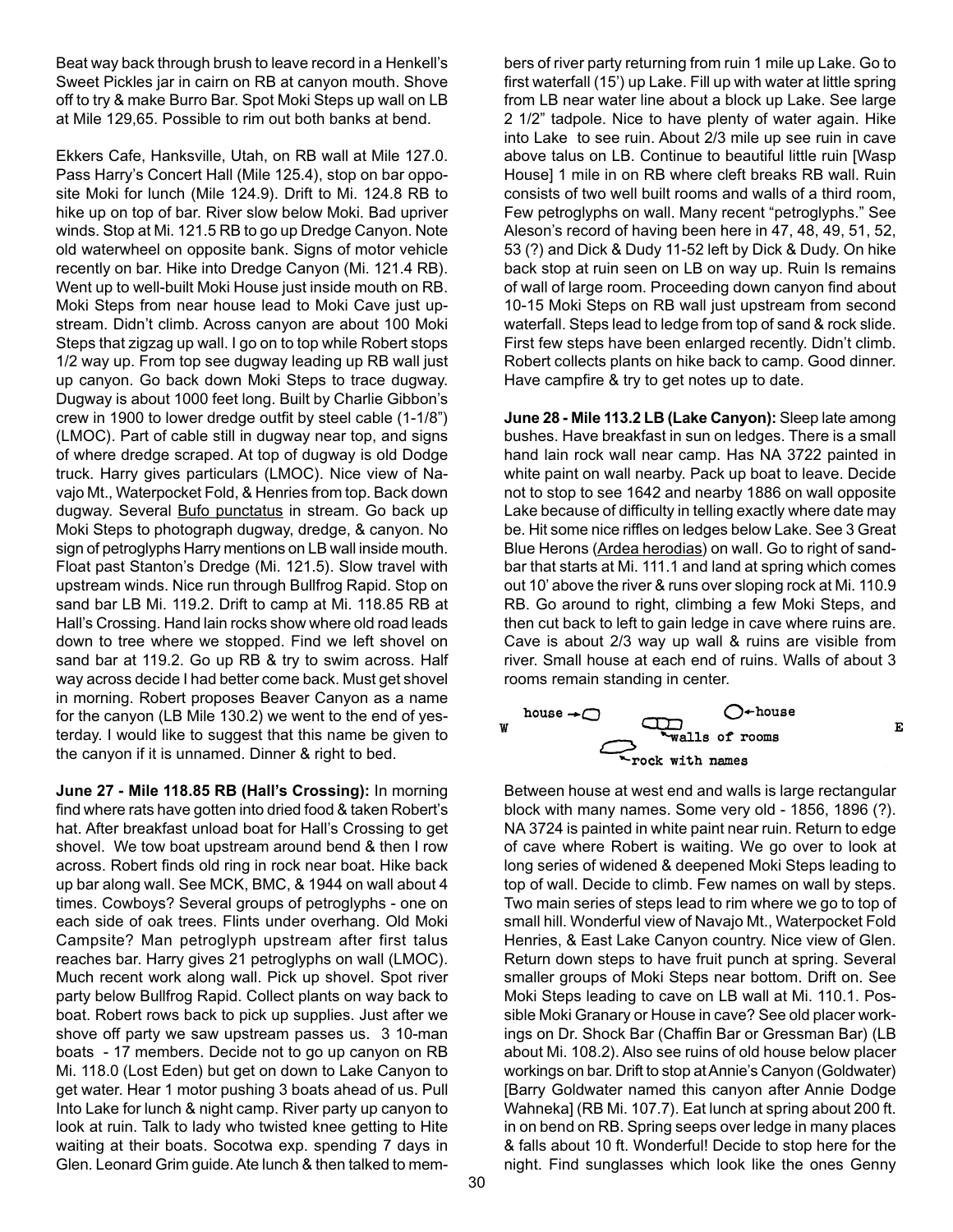Schwartz had (Ticaboo). We rest, read, & Robert gets plant notes up to date (34 plants to date). Hike into Canyon. See first Rana pipiens. Waterfall in first bend to left. Pools below waterfall and rocky stream bed make travel slow. Dry above waterfall. 2nd waterfall in next bend to right, pool beneath, Large potholes in next stretch with large overhang on right at end. Around next fall bend stream bed branches. Small spring about 100 yds. up left branch. We decide to return to camp. See large owl. Go to end of large overhang. Leave R & S on floor with rocks, Beautiful walk up canyon with high walls and big bends. When we get back to camp I feel sick and eat no dinner. Robert thinks it's from drinking too much river water, Robert brings equipment in to spring from boat & fixes his dinner. Get to bed late.



Lost in the 50s in the living heart of canyon country.

**June 29 - Mile 107.7 RB (Ann's Canyon):** Sleep late today & have late breakfast. Very damp where we sleep. Since I was sick last night we decide to rest today. Spend most of day reading Romer's Man and the Vertebrates , The Origin of the Earth, Stebbins, getting notes up to date and trying to keep in the shade by the spring and drink lemonade & cold chocolate. Eat a light dinner and go to bed early. Many bats around camp.

**June 30 - Mile 107.7 RB (Ann's Canyon):** Eat big breakfast and cook extra pancakes for lunch. Big job carrying supplies back & loading boat. Drift on. Don't stop to see Chaffin boiler on LB bar. Harry (LMOC) gives cool spring water in mouth of canyon on LB Mi. 107.0. Have nice run through "106".

Note old river bed back of left bank near here. Stop to investigate 2 springs LB at Mi. 104.9. Both are hard to get to because of brush and are only good at low water. Stop at another spring 1/10 mile below on LB. Also poor for same reasons. Water is coming out from canyon (LB Mi. 104.65) just below. Probably good water. Note spring on LB at Mile 104.5. Drift on down to unnamed canyon [Wilson Canyon or Iceberg Canyon] entering LB at Mile 101.5. Hike into canyon. Little over 1/4 mile in at bend to left there is a dry waterfall with a large pool beneath. Gushing out of LB wall about 2' up, below pool, is a very good spring. Climb around fall and continue up canyon. There are several other falls above with a few scattered pools in stream bed. Numerous claim markers along stream bed. Staked May 10, 1955, by Malony (?) and Truitt (?) of New Orleans. Stream bed in Kayenta. About 1 3/4 miles up we eat lunch where canyon enters from right. Hike up side canyons to amphitheater at end. See beautiful yellow lizard with 2 black collars. Pool at end supplied by seeps for several hundred feet around with a small stream running out. Rest for a while before heading back. Robert collects plants at end. Decide not to continue up canyon but head back to boat. Stop at spring again. Drift on down Colorado. Don't see Harry's Hanging Valley Bridge [Aleson Arch or Flying Eagle Arch], high-up near Rincon. Spot small spring on RB about Mi. 100.05. Pass pillars at Mi. 100.0 that Powell's men spoke of as Powell's Pillars. In front of Rincon on LB are 3 men and the helicopter we have been seeing for the last few days. They are uranium prospectors. Ask them if they have had any luck. They say, "It's all staked" with a sweeping motion of the hand. Stop once on Oil Seep Bar (?) (RB) to look for anything remaining from the time when Oil Seep Bar was worked. Not knowing exactly where to look decide to move on. Pull up for camp at Navajo Creek (RB Mile 95.5). Hike up canyon to first large pools. Decide to stay & hike up canyon tomorrow. Have dinner & go to bed after trip back up to pools.

**July 1 - Mile 95.5 RB (Bowns Canyon):** After breakfast hike into Bowns Canyon. Canyon has large boulders in it with some very nice pools. In little over 1/4 mile canyon divides. Both forks have water in them, but we take right fork--main stream. Around bend pass r. hand fork entering. One half mile further come to nice spring coming out from r. bank. Pass another fork entering on right with large rock balanced on top of wall at jct. Around another bend come to 75' dry waterfall with pool beneath. Find Harry's record on large boulder near end in bottle by cairn.

### Sept 30, 1950

Came up from river. Will try to go up talus slope to west, get on ledge, go around eastward & come down on Oil Seep Bar & return to boat at mouth of Navajo Creek, or (Bowns Canyon?)

Harry Aleson on Lone Trip of a month from Hite to Lees Ferry. Record is on cigarette tinfoil along with Kodak exposure guide and box of matches in bottle. Left record of Robert & my visit.

July 1, 1955 Gus Scott Robert Robertson

Hiked up from river. Also spending a month down Glen. Entire hike up canyon in Chinle & Wingate. Top of waterfall near top of Wingate. Hike back down canyon to camp.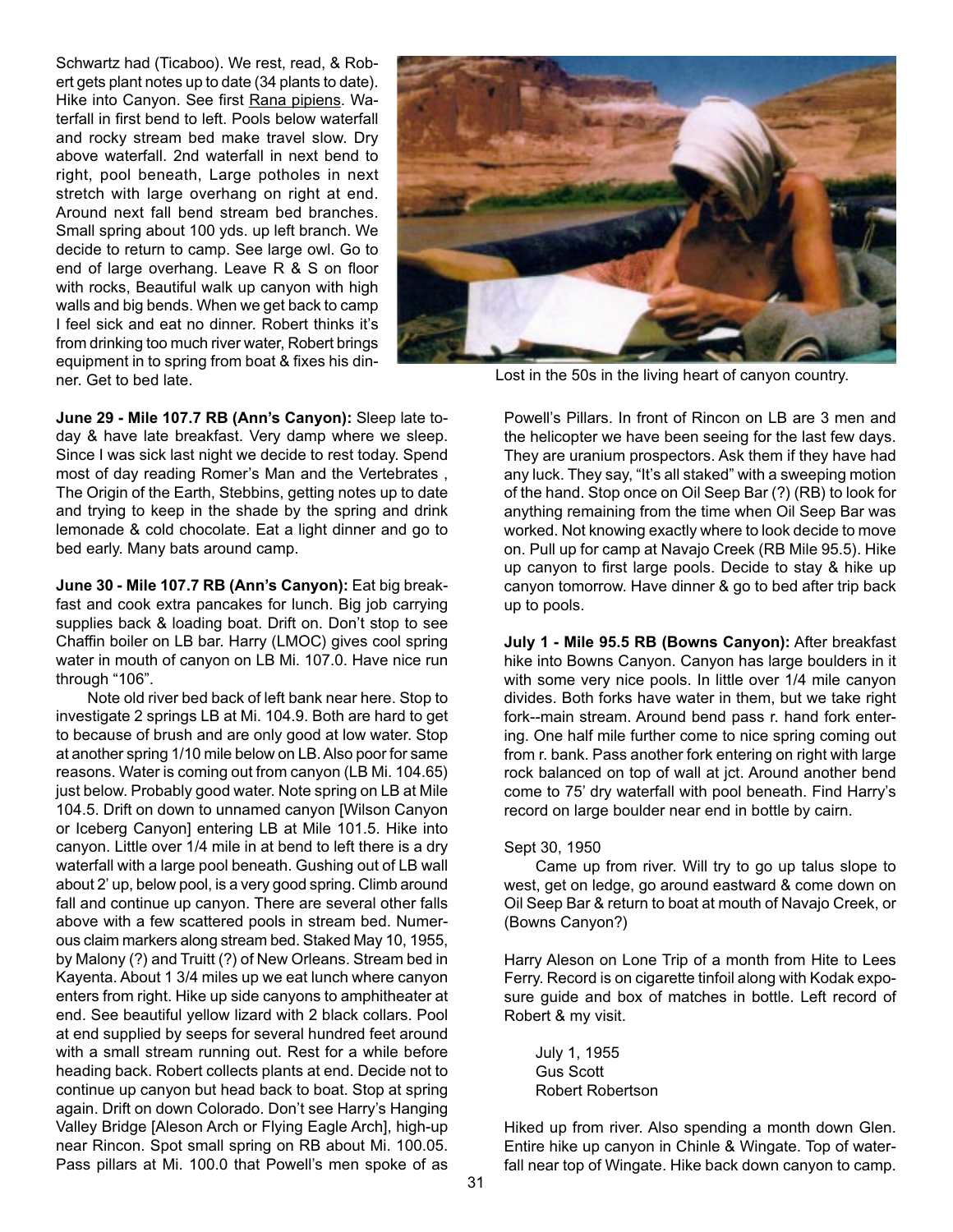Robert collects plants on way back. Get wash cloth & soap and head back to second pool. Wash bathing suits & self in wonderful fresh water pools. Eat lunch at pools & leave for Escalante R. Many large caves 1/2 way up wall on RB of large bend. Robert sings a calypso as we drift [also *Graf Zepplin* and others]. Pull up just upstream from Escalante R. mouth (RB Mi, 88.3) to look at names and petroglyph. The following names & initials are on the wall: A. J. Tadje. M. Pictures. Dec. 10 1914; T William Dec 25 1885; R. R.; K. F.; Bering & Barbara Monroe 1946; Ralph Badger 9-22- 46; Lou Fetzner 5-1-48; and Frances and Hal Osborne and Brimhall have names & Sept. 6, 1946 on wall. On large rectangular block below names there is a long snake petroglyph that Harry gives (LMOC) as 24 - feet long. Go up to see Harry's personal record of visits to Escalante R. mouth. We drift on to tie up In Escalante R. mouth. Eat dinner. I go up to look at 10-15 Moki Steps, on RB of Escalante R. at mouth that Harry first saw in 1950. I believe they just lead up to the ledge since this was an old Indian crossing. I go over to look at the pictographs on the RB wall (Mi. 88.2) while Robert with a limb, piece of line and a bent safety pin tries to catch some catfish in the Escalante. No luck! Harry (LMOC) gives 21 pictographs on the wall. Most are of human figures in red. There are also a few petroglyphs. We have a campfire. After we are in bed I am quite restless because of some poison oak (?) I picked up several days ago and start to build up fire. Robert tears fire down because he would like to sleep so I decide to try my hand at fishing. No luck. Get to bed late.

**July 2 - Mile 88.2 RB (Escalante River):** After breakfast went over to photograph name, petroglyph and to copy Harry's personal record of visits to Escalante R. mouth. The record is in a jar at top of talus slope on LB of Escalante at jct. with Colorado.

Jct. Colorado – Escalante October 3, 1950

Following records were copied from original papers which had become brittle in 8 years:

July 7, 1942

**1.** Camped overnight - Jct Escalante - Colorado Came up from Lees Ferry Boat "Up Colorado." Evinrude Speeditwin. Jack Richardson and Harry Aleson made the trip up from L. F. to San Juan & down to Aztec Canyon. were joined by Betty Richardson. Took Bill Wilson to Music Temple and back to Aztec Canyon. Jack, Betty & H.L.A. went up to Escalante, and returned to L.F.

**2.** Camped here Apr 2-3-4, 1945. Ed A. Hudson, Edward Hudson, Bering Monroe, Harry Aleson. Came up from Lees Ferry in Boat "UP LAKE." 18 H Evinrude.

**3.** April 28, 1945. Passed here alone up from Lees Ferry to Hite, Utah.

**4.** June 1, 1945. Down stream alone from Dark Canyon to Lees Ferry.

**5.** July 29, 1945 Bea Whittlesey & Harry Aleson. Dark Canyon to Lees Ferry.

**6.** April 27, 1946. Bering & Barbara Monroe, Georgie White, Harry Aleson. Hite to Lees Ferry.

**7.** May 1946. Down. Hite to L.F. Art & Ethel Greene, Isabella Kays, H.L.A.

**8.**Aug. 22, 1946. Down. Hite to L.F. Charles 0. Sensibaugh & H.L.A.

**9.** Aug, 25, 1946, hiked in from Hole in the Rock, via Davis with C.O.S.

**10.** Sept. 6, 1946, Down. Hite to L.F. Dr. Dean & Lila Brimhall, Hal & Frances Osborne, H.L.A.

**11.** Sept. 22, 1946. Down. Hite to L.F. Ralph A. Badger, H.L.A.

**12.** April 1947. Passed here alone, up river from L.F. to Hite.

**13.** May 1947, Down. Hite to L.F. Bering & Barbara Monroe, H.L.A.

**14.** June 1947. Up river from L.F. Georgie White & H.L.A. **15.** June 1947. Down river from Mi 106 Georgie White & H.L.A.

**16.** Oct. 1947. Down. Hite to L.F. M.S. Munson, Miles Munson, Hal Marsh, Harry Aleson

**17.** May 1, 1948. Down. North Wash - L.F. Lou Fetzner & Harry Aleson

**18.** May 30, 1948. Down Escalante River from Calf Creek to L.F. Georgie White, Harry Aleson

**19.** May 30, 1949. Down Escalante River from Calf Creek to L.F. Lou Fetzner, Harry Aleson.

**20.** Aug. 1949. Down. North Wash - L.F. Dr. David Dolese, Patricia Brown, Tom & Mary Courtis, Eleanor Irvine, Paula DeLuca, H.L.A.

**21.** June 15, 1950. Down Escalante River from Harris Wash to L.F. Randall & Cyria Henderson, Georgie White, Charles Lindsay, & H.L.A. (2 - 7man neoprenes)

**22.** Aug. 1950. Down. Hite to L.F. Charles Fetzner & Harry Aleson,

**23.** Oct. 1, 1950. Down. Hite to L.F. Lone Glen Canyon Trip. H.L.A. Base Camp while up Escalante R.

**24.** Oct. 1951. Down. Hite to L.F. Dr Dolese party of 6

**25.** June 1952 Down Hite to L.F. Edward Gooch

**26.** Nov 14-15, 1952 Dick & Dudy & Pard Mick Down Hite to L.F.

**27.** June 27, 1954 - K K Bechtel, Peter & Jan Walter Haluk Carter Breusing Hite to L.F. Dave Winkler vi(?) Frank & Willard Wright

**28.** Paul ???? Timmehaus June 23-55. Hite to L.F. Walt & Prex Kammer Don Pellman; Ginny Schwartz Ann Klinkman. Ann Bingham

Robert reads in shade. After packing up we drift down to photograph pictographs visited night before.++ Don't stop at bar opposite to see old Moki Trail or on bar further downstream to note abundent flints (see LMOC). Drift on. Stop at canyon on LB at Mi. 86.3 but decide not to go in. Jim White had told me of ruins in the first canyon on the left past the Escalante R., but not being sure if this is the right one, decide not to explore. Note springs on RB at Mi. 84.65 & Mi. 84.55. Neither looks especially good. Stop on sandbar by spring at Hole in the Rock. See that flood some time since last summer has made several changes in the stream bed. Go up and look at register to see if we have missed anyone in Glen while in side canyons. Apparently we've seen everyone. Eat lunch & rest in shade. Later in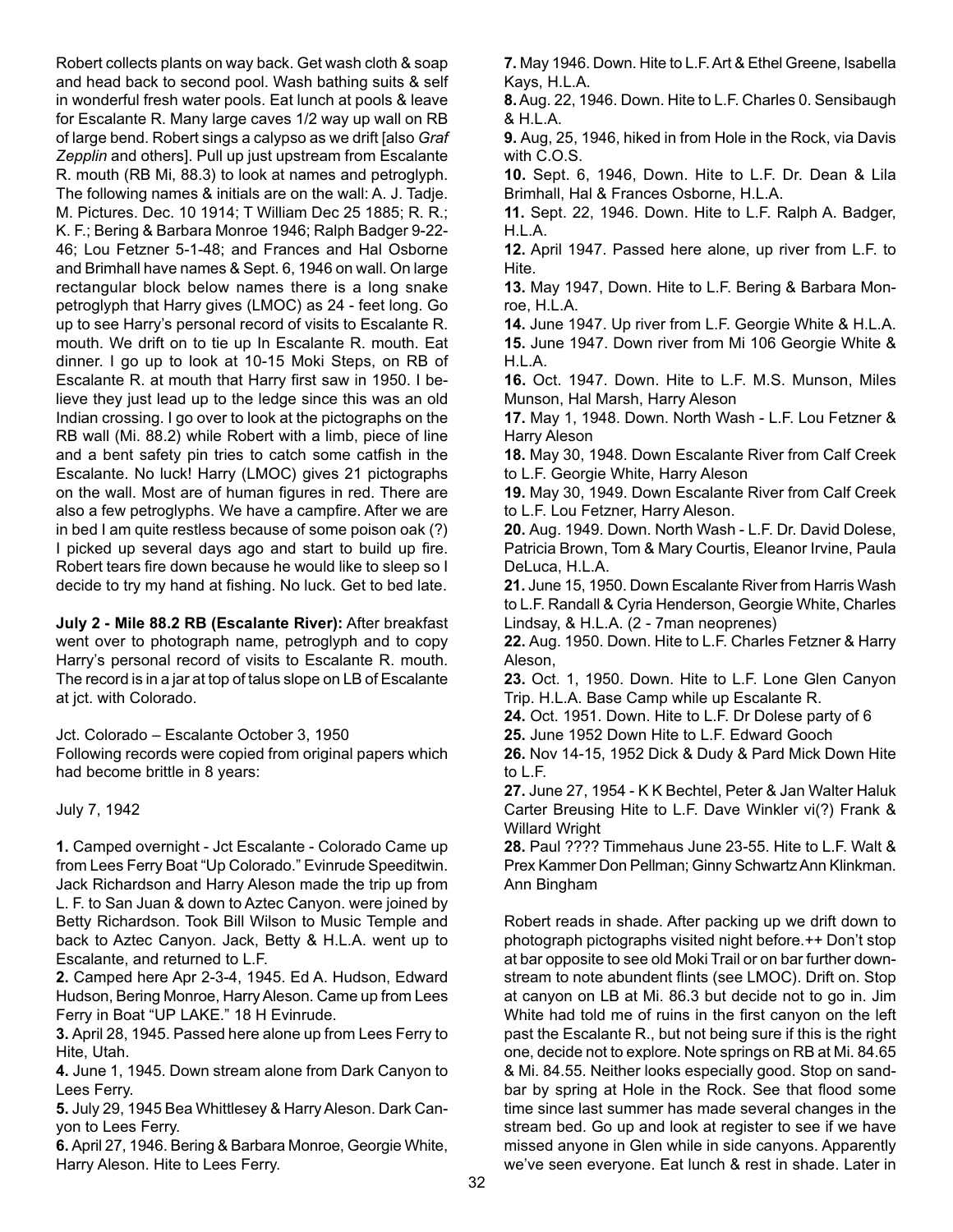the evening we move up to ledge upstream from camp to read and rest in shade. Have a very good dinner of spam and mashed potatoes. After dinner we unload the boat for trip across river tomorrow and try to get packing better organized. Robert fishes - no luck. Get to bed fairly early for trip tomorrow up Cottonwood Valley. Nice moon up.

**July 3 - Mile 84.35 RB (Hole in the Rock):** We get up early for trip across river. After breakfast unload boat. Robert rows across going 1/10 mile downstream. We go up thru brush and come out 100 yds. upstream from start of old Mormon dugway. First we go over to look at old boat made of tin and tar used by Kluckhohn in the 20's [1928] on his trip to Kaiparowits and Richardson in '39 (?). The boat probably originally belonged to prospectors [Billy Hay]. It is past the hogan on the bar about 100 yds. downstream of dugway start. We head up dugway into canyon with Robert carrying lemonade & hot chocolate for lunch. The dugway starts off bar on LB at Mile 84.15 and goes over Kayenta ledges into canyon at Mi. 83.9. This was necessary because of waterfall at end of canyon. Old road is hard to follow after it enters the canyon and probably followed the stream bed except for a few places where they had to go around ledges. Come to flatter area on top and go to left of fin of rock to keep from going up box canyon on right. Soon come to another section of built dugway in front of defile seen from top Hole in the Rock. In defile are many Mormon names and dates, most are Jan. 26, 27, and 28, 1880. They are scattered for several hundred feet along wall on left. Few petroglyphs also on wall. We go through defile to sand on top. To the left is a hole in the wall - two holes - one about 25 feet in diameter, the other about 50 feet in diameter. Harry names them One-O Two-O Sipapu (LMOC). Could this have given Hole in the Rock Its name? We continue on into Cottonwood Valley. About 1 1/2 miles from where Cottonwood Valley reaches the Colorado R. we go up canyon on left. Canyon soon has water in it. Follow main stream to box end with large pool. water enters pool mainly by seeps. Rest about an hour in shade and climb up talus once to get picture. Robert cuts leg. Return back down canyon to Cottonwood Valley, passing 2 caves. Continue up Cottonwood. About 4 mi. from Colorado come to old corral on right. Little further come to small spring. For the most part the stream bed is dry with occasional pools. Creek soon branches (4 1/2 mi. from Colorado) and we go up the right fork. In 1/4 mi. bends to left. At bend find tree which had been cut long time ago. Mormons? Little over 1/4 mile come to flatter area at end of rock mass between stream branches. Robert and I start to work our way up the wall to our right. Very steep in places but come out on rim just east of large canyon branching from Cottonwood. Wonderful view down Cottonwood Valley to Hole in the Rock. Head for high point where there is some strange black sandstone. Walk about a mile to the SW toward the San Juan. Can't quite see the San Juan but decide not to go further. Wonderful view showing north side of Navajo Mt. and San Juan canyons to south. Grand view of Kaiparowits, Waterpocket Fold, Henries ("Little Rockies") and Wilson Mesa. Very Windy on top. Robert's "hat" (Tshirt) which he has been using since rat took his (Hall's Crossing) working fine. Was able to follow route from corral to high point on excellent air photo of upper end of Cottonwood Valley taken by Dick Sprang flying with Joe Moser, both of Sedona. Head back into Cottonwood Valley. No sign of old Mormon road where we went, could rim out further up on right; however, they supposedly left on RB wall just past defile. Return down canyon and photograph arch, and dugway west of defile. Robert finds nice poisonous plant in defile [Datura?]. After we take a while finding boat, I row across losing another 1/10 mile. Robert tows boat 1/4 mile back to camp by taking out bow line and then pulling boat up to stopping place. Long pull! Rest, eat dinner, and go to bed early after a hard day.

We **July 4 - Mile 84.35 RB (Hole in the Rock):** We sleep late and then pack up boat to leave after breakfast. Robert checks plants and brings botany notes up to date. Leave record of our visit to Hole in the Rock in register in wall of old trading post (?) [Cowles and Hall].

July 24, 1955

Robert Robertson Gus Scott

Spending a month in Glen. July 3 hiked to end of Cottonwood Valley, over to San Juan, and back.

On wall near trading post wall is JESSE 0 SPENCER. Shove off. Stop at Mile 83.25 on RB to look at old roadbed [Robert B. Stanton's Hoskaninni Co.] which extends from about Mi. 83.2 to Mi. 83.45. Drift on with bad winds for next several miles. Water in Llewellyn Canyon (RB Mi. 81.9)? No sign of arch [Miser or Jack's Arch] high on LB rim which Dick told me to look back upstream for just before the San Juan R. Stop at San Juan. Start up talus to see if I can get to top to look for inscription left by Bernheimer on top of Kayenta at the jct. Gets steep near the top and since I would have to go a ways up canyon to reach top, decide to return to boat. San Juan seems to be flowing very good. Both S. J. and Colorado very clear for them since no rain lately. Pass Cottonwood Canyon or Elmer's Cone Canyon [Reflection Canyon] on right at Mi. 77.0. Note odd triangle Glen up wall on r. at Mi. 76.4. Stop on right at Mi. 76.15 in front of short box canyon for camp. Start off on hike into Hidden Passage or Narrow Canyon (Goldwater). See first Hyla arenicolor. Canyon is very narrow and beautiful with nice water flowing. We go around several bends to first short waterfall. I wade through neck deep pool to waterfall and then we decide to return to camp. Robert collects thistle and I get one of the cliff lizards to take back. Identify him as a Tree Lizard (Uta ornata) as we thought. Bad up-river winds at dinner. Find we have left shovel at Hole in the Rock. I work on notes and Robert makes list of pictures to be taken in the Bahamas while in sleeping bags.

**July 5 - Mile 76.15 RB (Hidden Passage):** After a late breakfast I went to take a shot of Hidden Passage while Robert did most of the cleaning up. After packing up we went up canyon where we camped (above Hidden Passage) 1/10 mile to wash in stream. Rowed across to Music Temple, No water in stream except in a few places.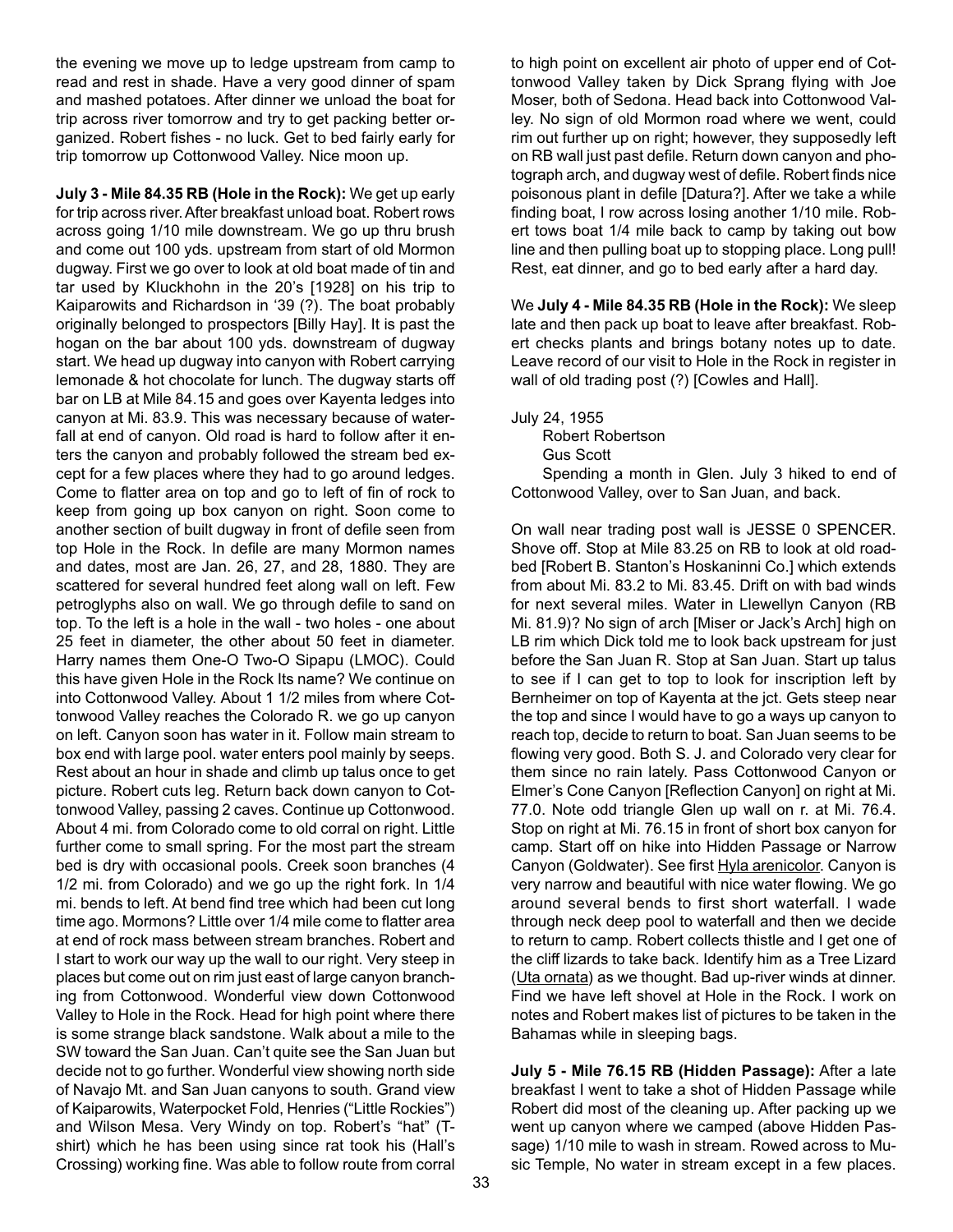Rounded bend into amphitheater. Pool and sand cluttered with cans, paper and other signs of humans. Amphitheater not as pretty as many we have been in on trip. On rook by register found following names, initials, and dates:

- 1. 1871. F. M. BISHOP
- 2, F. S. DELLENBAUGH. 1871-72
- 3. J. K. HILLERS. 1872-71
- 4. "W."\* C. POWELL. 1871 UM
- 5. F. S. D. 1871
- 6 J. F. STEWARD 1871
- 7, W. D. JOHNSON
- 8. D E (?)
- 9. \_. / D (UNN) 1871

\* W broken off by members of 1951(?) "Y" trip.

No sign of either Howland or Dunn other than possibly last above. Dellenbaugh said both were In Music Temple. Copy record left by 1953 "Y" trip.

#### July 22, 1953 page 16

3rd Annual Rainbow Trek conducted by the Phoenix YMCA. Trip made in 4 rubber assault boats, containing 23 people. Trip from Hite to Lee's Ferry.

Numbers are from 1-403 to 20-422; my number 14- 416.

Also copy of record left by 1954 "Y" trip.

July 24, 1954 page 39

4th Annual Rainbow Trek conducted by the Phoenix YMCA in 3 rubber assault boats from Hite to Lee's Ferry with 18 people.

Numbers run 1 to 17.

Robert left record of our visit.

July 5, 1955 page 69

Gus Scott & Robert Robertson. Smallest (!) expedition down the river this year. Hite to Lee's Ferry. One Month.



Klondike Bar: The 1890 prospectors got all the gold! (remainder of party) appear. Rest in shade and

Plan to climb Navajo Mtn. Studying botany, ornithology, herpetology, malacology & archeology. Hiked to end of Cottonwood Valley, over to San Juan. Wonderful view of Navajo Mtn., Kaiparowits & Henries. Been up 13 side canyons.

Lots of stuff left by human pack rats in register. Take sheet of Socotwa's [South Cottonwood Ward] schedule for information. Return to boat & shove off. Pass Nevills' Mystery Canyon on left at Mi. 73.55 up which "Doc" & I went to waterfall last year. We camped on sand bar opposite mouth with "Y". Round bend and have wonderful view down canyon up Oak Canyon to Navajo Mtn. Pass Dick & Dudy's arch "The Eyebrow" on right rim at Mi. 72.5. Stop (LB Mi. 71.4) just above Oak Creek to look at black rock at the mouth that Marston asked me to check on. Robert finds that it is sandstone with an odd varnish weathering. Take a few samples. Nice run through small riffle at Oak and larger one at Boulder. Nice keyhole glen on r. at mile 69.45. Land at mouth of Forbidding (Aztec) Canyon (RB Mi. 68.6), eat lunch and rest In the shade. There is an outboard pulled up on ledges with passengers evidently up at Rainbow. "Poison oak" has about dried up. Later we move just inside mouth of Forbidding where there are 4 hand-lain walls to look for names and rest in shade. Find JAS BLACK FEB 1909 that "Dock" [Otis Marston} asked me to look for. It is on ledges past 4th wall.



RB-MV 705 has been painted in white paint over most of the name. There was perhaps another name above Black's but it was hard to make out. Also at mouth were several other names, initials, etc.



- 2. LUTE C. RAMSAUR
- L.A. CAL. AUG. 24. 22.
- 3. W. A. RAMSAUR AND W W JONES
	- 8/25 22
- 4. E. C. KOLB 30 1? E. L. KOLB AUG 30 13 16(?)

Nice Mud Sucker in pool at mouth. One of the members of the party at the bridge soon comes around the bend, It's Howard Welty of Oakland. They came up by outboard from Les's Ferry. Spending 4 days. Spent the night at Rainbow. Talk of the river, his trip through Grand archeology, etc. Soon Dr. Howard Miller and Sally Gore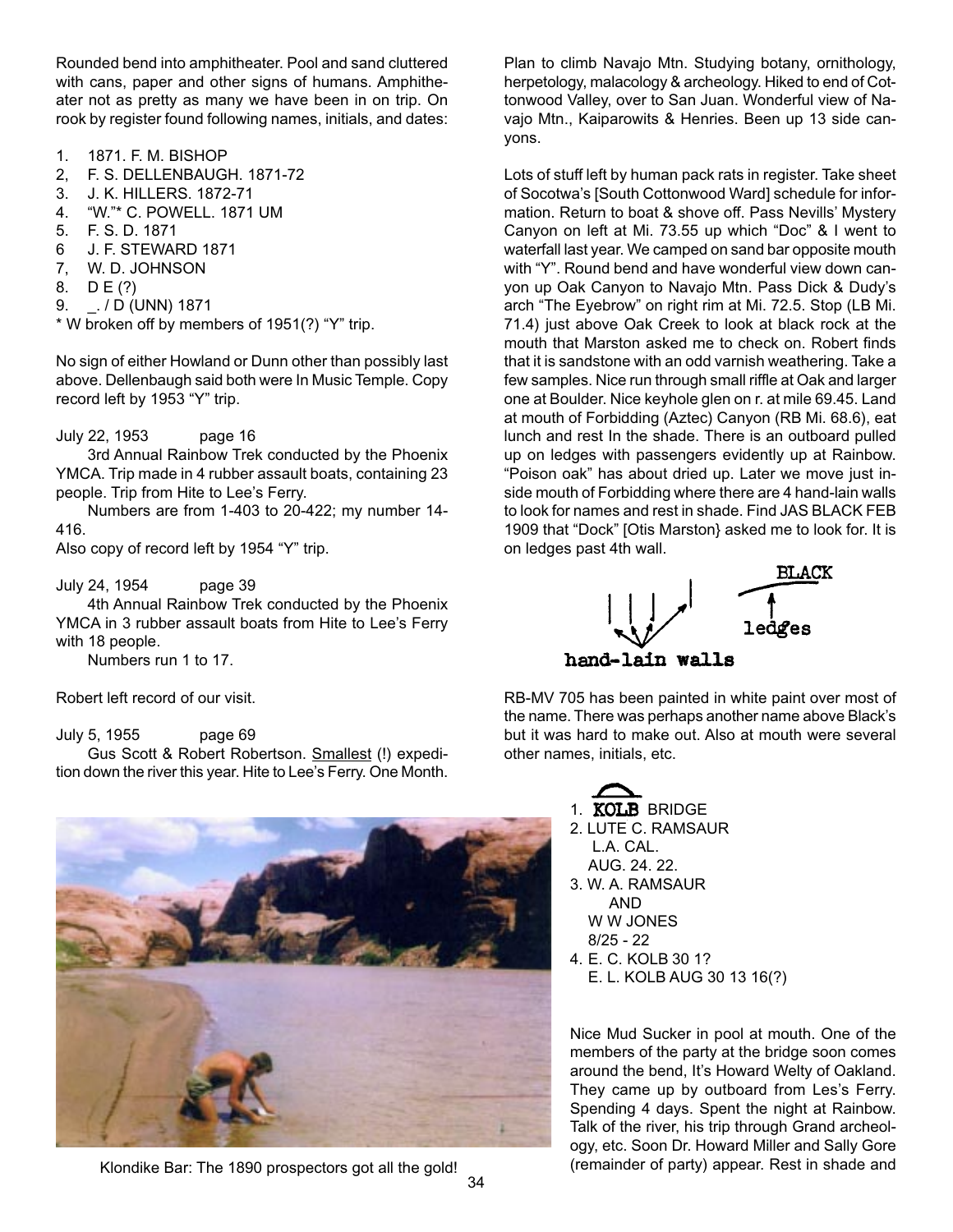then move to camp for dinner. Afterwards go over and have nice talk with Welty, Miller, & Gore about panning for gold, river, outside world, etc. Try to tell them where to find steps in Padre Creek at Crossing of the Fathers which they missed coming up by looking around Kane Creek. Bed little later than usual.

**July 6 - Mile 68.6 RB (Forbidding Canyon):** Get up early for breakfast. Dr. Miller shows me how to pan for gold and then we help the three of them shove off down canyon. They plan to be back at Lee's Ferry in 8 hours. Load up pack with equipment for climb up Navajo Mtn. over 7000 feet above us. [Equipment list not included]

We plan to spend 5 days on the trip. First day - upper Bridge or Oak Canyons; second day - top of Navajo Mt.; third day - down north side to Surprise Valley in Nasja; fourth day - down Nasja to San Juan, or Oak to Colorado; fifth day - build raft and float down either San Juan & Colorado or just Colorado to mouth of Forbidding. Plan a day of rest when we return. Leave a note for river party and Kent Frost or Don Hatch before we leave.

River Party: July 6, 1955

Did you happen to pick up shovel we left at Hole in the Rock?

Kent Frost or Don Hatch: If you land while we are gone (Navajo Mt.) could you leave names of members of party, boats, dates, etc.

Gus Scott Robert Robertson

We have a pack to carry and two blankets rolled into a horseshoe, which we trade off since pack seems very heavy. Forbidding is a beautiful canyon and has a wonderful stream which we cross quite often. Stop at large spring in Forbidding just below entrance of Bridge Canyon. Continue through the Narrows where there are some wonderful pools where we cool off. Just on the other side or right (LB) there Is a small ruin. I go up to check ruin and find Harry's HLA. Cross over to opposite wall just upstream to look at hand-lain wall. Photograph larger ruin & we go on. Several small, nice springs enter creek on this side and then bed dry. Less than 25 minutes walking time from Narrows we stop at a small spring on r. bank where someone has left a tin cup for the water to drip into. In about 30 minutes walking time from ruin & Narrows we get first view of Rainbow (Marston). Stop at spring on right 100 yds. below bridge for lunch. I go up to register to make notes and get information "Dock" asked me to get.

Present book starts on page 95 with number 3345. Beginning date is April 8, 1941. Earlier pages have been removed. No record on details of discovery or former small book.

**1.** 3373 Tommy Box 2600 N. Holliston Altadena Cal 3374 L. Allen Box Jr.

3375 Evelyn Box Boat down San Juan April 9, 1941 Other members: 3376 Hazel Lyman - Blanding, Utah 3377 Norman Nevills - Mexican Hat, Utah 3378 Lynn Lyman - Blanding, Utah

**2.** Mexican Hat, Utah to Lees Ferry, Ariz. Two boats "Rainbow Trail" & "San Juan". June 8, 1941. Rain & hail storms today! 3430 Rose Montgomery 3828 Amesbury Road Los Angeles.Second trip (2972) 3431 Ervina(?) E. Montgomery 3432 Ernest Ger. Ilg 227 Wapallo Lane Altadena, Calif. "Auagezeichned(r?)" HOB 1950 3433 Chas. F Hottes 406 W. Iowa Urbana Ill 3434 Eugene E. Blickenstaff Mojave,Cal. Oberlin, Kansas Blending, Utah "Some Culvert" 3435 Norman D. Nevills Mexican Hat, Utah 12th trip **3.** Boat Trip.- Mexican Hat - Lees Ferry 191.5 miles 1 boat "Rainbow Trail"

3598 Mrs. France Q. Wilson. Sr. 1003 N. Buckeye Abilene, Kansas 3599 France Q. Wilson Jr.

3600 Norman D. Nevills Mexican Hat) Utah Remarks: Blistered, Walked up from Colorado River, 13th trip Sept. 6, 1941

**4.** No Nevills party of Oct. 7 or 8, 1941 No N.N. between Sept, 23 & Dec. 9, 1941 3640 to 3677

**5.** Boat trip - Mexican Hat - Lees Ferry 2 boats - 2 men Left Mexican Hat Dec. 91 1941 will arrive Lees Ferry Dec. 20th Special exploratory & camp site construction trip. Gorgeous weather today – warm!

3676 Preston Walker Daily Sentinel Grand Junction Colo. Water pony (transportation) Great trip

3677 Norman D. Nevills Closing 1941? Mexican Hat Utah Water pony Grand trip!

**6.** No N.N. May 3, 1942

May 14 .1942 Boat trip - Mexican Hat to Lees Ferry "Rainbow Trail" "Hidden Passage

3691 June Chamberlain 823 Nason Street Santa Rosa Cal. A grand trip.

3692 Francis P. Farquhar 2900 Garber St. Berkeley Calif. 3693 Ed Hudson 160 W Ramsey St Banning Calif. Rainbow Trail (T) Satisfaction of a 12 year desire.

3694 Neill C. Wilson 822 Walnut Ave Burlingame Cal. King of river man Norman Nevills.

3695 Preston Walker Daily Sentinel Grand Junction Colo 3696 Norman D. Neville Mexican Hat, Utah

**7.** Boat trip Mexican Hat to Lees Ferry May 24, 1942 "Hidden Passage"

3702 Sa(y or g)nel MacMeekin 3515 Fillmore. S a n Francisco Cal

3703 Virginia Kass 2714 Clement St. San Francisco Calif. 3704 C(?)yil MacMeekin 3515 Fillmore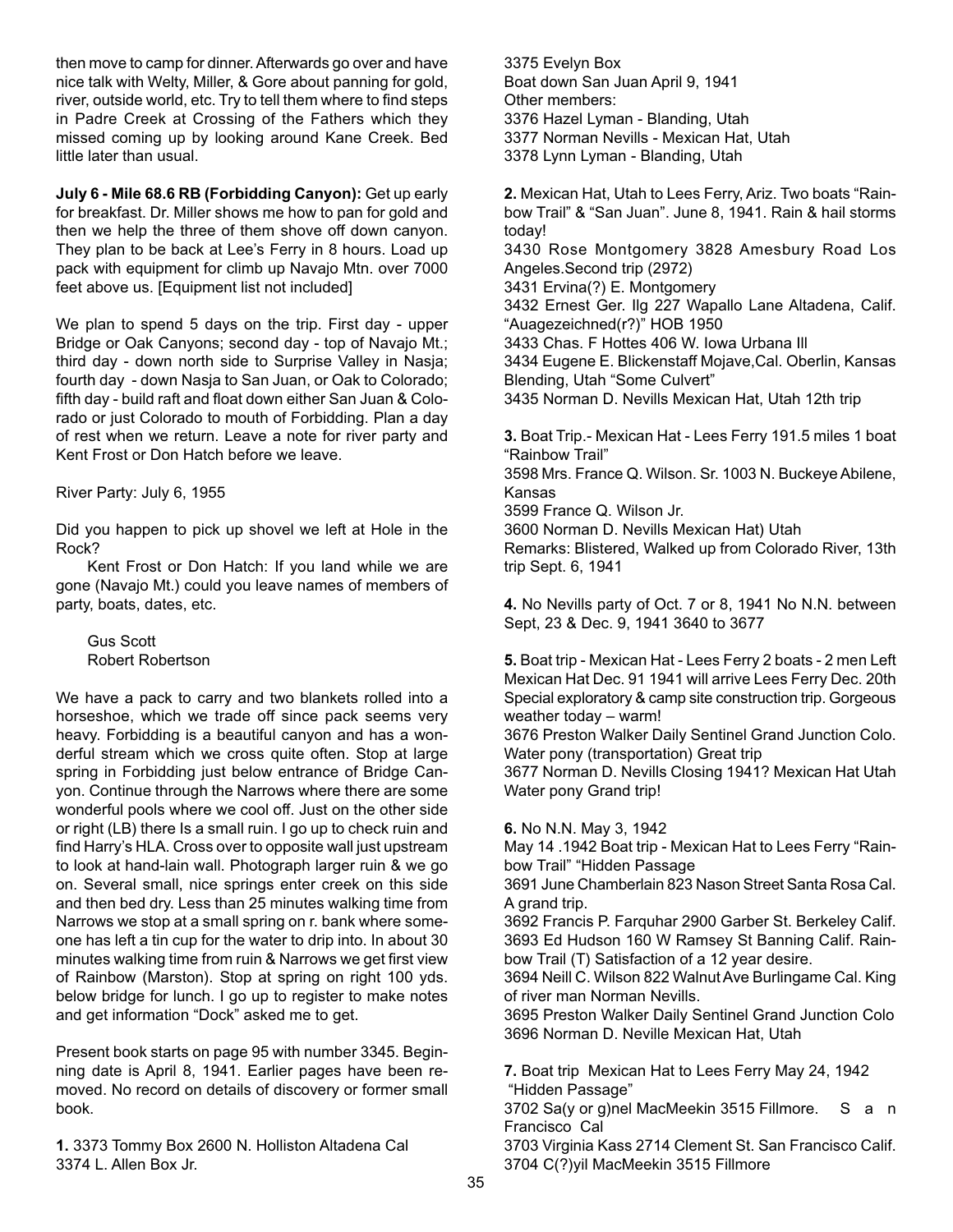**8.** Boat trip - Mexican Hat to Lees Ferry 191.5 miles June 5, 1942

3716 Preston Walker Daily Sentinel Grand Junction, Colo. "Walker's Folly" (boat)

3717 Moulton B. Fulmer 722 W. Jackson Muncie Indiana "Hidden Passage." boat 2nd trip "swell trip"

3718 Janice Fulmer 722 W. Jackson Muncie Ind. Hidden Passage boat. Well worth the 2nd trip

3719 Norman D. Nevills Mexican Hat, Utah "(HPB) 18th trip

**9.** Boat trip - Mexican Hat to Lees Ferry 191.5 miles 19th trip 2 Boats "Hidden Passage" & "Rainbow Trail" June 14, 1942 3724 Annaley N. Redd La Sal Utah Hidden Passage boat

3725 Chas Redd La Sal Utah

3726 Robert Welles Altadena, Cal. Boat

3727 Carlotte Welles Westbrook Conn.

3728 Muriel Welles Altadena Cal.

3729 Lucy Welles

3730 Preston Walker Daily Sentinel. Grand Junction Colo 3731 Norman D. Nevills Mexican Hat Lodge

**10.** Boat trip - Mexican Hat to Lees Ferry June 24, 1942 "Hidden Passage" & "Rainbow Trail"

3742 Edna P. Heringer Mill Valley Calif. and Tiburon Calif June 24 1942

3743 Lucy Dee Trask La Grange Illnois. Hard but worth it. 3744 Gladys E. Trask 430 Sunset Ave La Grange Illinois. Boat & foot Boat is best

3745 Arthur C. Trask 430 Sunset Ave

3746 Preston Walker Daily Sentinel Grand Junction Colo 3747 Norman D. Nevills Mexican Hat Lodge P.O. Bluff, Utah (Slept all night on top of bridge)

#3840 & #3841 Kay & Lorin join party here to go on by boat to Lees Ferry Lorin to join army Bet those molars got a workout! 3874

**11.** No N.N. party of July 6, 1942.

**12.** No N.N. party of May 24, 1944.

No Nevills party at bridge between June 24, 1942 & party with Marston on June 10, 1944.

There is a note in the register: "Pages 161 & 162 missing when received in GRO" There are no names missing in the register. See Elmer, Bill, Dudy and Dick's record of Oct. 9, 1951 (7591-7594). Get Jim & Georgie White's address: 435 W. Laconia Blvd., L. A. My previous dates here and numbers are: June 3, 1952 - 7783; July 23, 1953 - 8850; July 25, 1954 - 9727. Averaging near 1000 people a year. Above the register this is written on the bridge: The world's greatest natural bridge 309 ft. high 277 ft. span discovered and surveyed Aug. 14, 1909, and there is a BM nearby stating the altitude as 3732.61 ft. Robert and I leave record of our visit:

4th trip 10748 Robert Robertson Nathan's Point, Hopetown, Abaco, Bahamas (West Indies). Rubber boat from Hite July 6, 1955 (One month).

After spending a while longer at the spring we head up canyon. Little over a mile up take branch to left up Bridge Canyon on trail around north side of mountain. Stream is dry except for occasional pools and running water. Note trail entering on right (probably short cut from Redbud Canyon). A little further trail heads out of Bridge to Oak and we decide to go back to last water a few hundred yds. back for camp. Before dinner I climb hill back of camp and have wonderful view of Bridge drainage up Navajo and north side. Also good view of lower Bridge and red rocks above Oak & Nasja. Leave 3 small rocks on large boulder on top. Go to bed immediately after dinner. Each of us only has a blanket - looks like a cold night.

**July 7 - (Bridge Canyon):** Cold during night so I got up and fixed fire, which I slept by remainder of night. Headed up canyon early. Went left toward Oak Canyon on trail and then cut up over Navajo domes toward mountain. From hill of previous night it looked possible to climb Navajo up Bridge drainage if we could get to the base of the mountain. I thought it best to go up domes to left in case canyon had a waterfall in it. Also thought it be best to go up Bridge rather than Oak which meant going around a large sandstone block between the canyons. At first going was easy but got harder. At one place used rope to help Robert over steep place. Near end going was too steep and dangerous so we decided to go back trying to find way into canyon. Hated to lose what looked to be great height. Had to go all the way back to the trail before being able to gain entrance into the canyon so decided to go back to last nights camp to fill up with water. Lose of 3 hours. Headed into canyon. Walking not bad. Occasional pools. Came to nice spring at top of the Kayenta before beginning climb up right bank wall. Up much talus and went along cliff several times. Trail very steep, but at all times possible. After several hours and much rest reached ridge on divide between Bridge and Oak that we had aimed for. Had lunch and rested on ridge just above sandstone block. Grand views of both canyon systems and Kaiparowits. Over 6000'. In late evening start up climb to top. Easy at first, but gets very steep. View more wonderful all the time, usually down a steep talus. Climb. I get very tired and Robert goes ahead and waits while we make frequent stops. Gets dark soon after sun goes down so we camp at base of cliff at about 9000 feet. Both of us very tired and thirsty. No wind. After a little Bonito, Apricot juice and water we build fire which we hope to keep going all night for warmth and get into blankets on fairly steep slope.

**July 8 - (Navajo Mountain):** We managed to keep the fire going all night between occasional sleep and thereby kept warm. Get up before sun on Navajo and with only a sip of water head up the mountain. We have less than a cup each of water left. Because of this and the difficulty of going down the north side we have decided to return to the boat via Rainbow Lodge and War God Spring on the south

10747 Gus Scott 1208 W. Rancho Dr. Phoenix, Arizona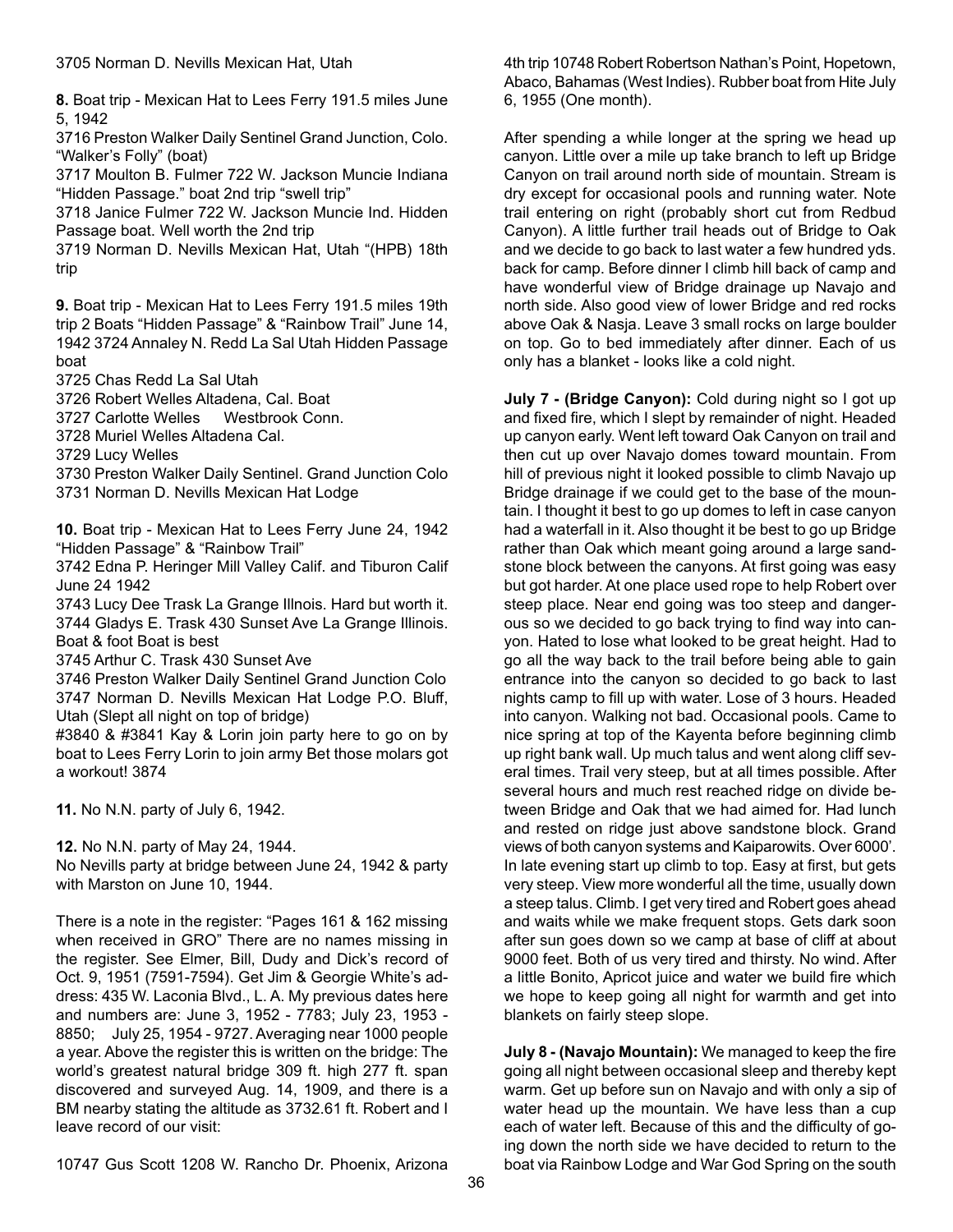slope. By going to the left and then up, the cliff wasn't as difficult as we thought it would be. Above the cliff it is leveler for a while and then we hit a large talus. We go up the talus several hundred feet and then reach the crest about 9600 feet. We are near a high point on the crest on a ridge that runs west from the true summit. Grand view south, west and north. Can see White Mesa, San Francisco Peaks, Kaibab, Vermillion Cliffs, Boulder Mt., Kaiparowits, Henries (Little Rockies), etc. Many interesting buttes & outriders of Cummings & Kaiparowits in lower river. We follow ridge to high point that faces north. Horseshoe tracks and other signs of man. I go to viewpoint on north slope to get photos. Wonderful view down on maze of canyons very hard to follow. Rainbow Bridge easily seen in Bridge Canyon. Kaiparowits is 2500 feet below. After trying to follow the many canyons we walk through a forest of pines, firs, spruce & aspen toward the top. Many interesting plants and birds on top. Robert picks up a piece of rock which looks like it may be a fine-grained andesite although no igneous rock is supposedly exposed on this laccolith. The top is an open area where trees have been cleared out. Dakota sandstone on top - no sign of Carmel or Entrada on north slope; little Morrison. Good view of Monument Valley to the east and Paiute Canyon system to the south, but no view of canyons to north. Top is 10,354 feet, river at mouth of Forbidding was 3235 feet which means a climb of 7119 feet or 1 2/5 miles. We find trail down south side of mountain and have lovely walking through the forest. Descend steep switchbacks in juniper to bench little over 8000 feet. In open area below we lose trail and head toward likely looking canyon. Find a trail by canyon. Follow trail SW down canyon, believe we have missed War God - too far west. Very thirsty. Trail leads to spring which Robert spotted by seeing sedge or rush (?). Spring is probably 2 mi. SW of War God. We drink lots of water & rest several hours in the shade. Decide rather than stay here for the night to head for plain below or Rainbow Lodge. See car on road to Lodge below. Follow down canyon, which is very easy in our present physical and mental condition after water. On plain we find horse trail which probably leads to War God around mt. We hit road and very soon are at



This exploring is tough work! 10771 Anthony Tuttle

Rainbow Lodge. There are 3 uranium prospectors there who give us cold water & 3 lbs. of wonderful peaches. We could not arrange anything nicer after a climb up Navajo. They are Glen Wenz, Jack Butts, and Wright. 2 are still out down at the bridge. They have two trucks, a jeep and a plane. Very good equipment and a nice camp. We sit around and talk for a while. Soon John Erickson comes in with his father, Dr. Erickson, in Horse Canyon. He eats and then takes supplies back to Horse Canyon where he will stay the night. All are from the bay area. Later we listen to a radio to get news of the outside world. Nothing but rumors of war, etc. as usual. Sleep on level area back of Lodge burnt 5 years ago.

**July 9 - (Rainbow Lodge):** Got cold during the night so I built fire to keep warm by. Robert & I up early and had hot chocolate. When prospectors get up they insist we have breakfast with them. Grand meal! Don't see arch on Cummings. The Dr. & son John come in from Horse. We talk of plants and animals while they eat. They have caught a beautiful Collared Lizard. The Dr. is quite a character. Safeway. We finally have to go, hating to leave these good companions. Hope they have luck in their prospecting. Nothing on Navajo. Make good time as we pass the three canyons before Cliff. Stop at top of Cliff - Yabot Pass. Down to First Water where we rest. Yabot Pass only stop. Find gastropod shell with an arthropod in it in stream. See several Moki Steps up RB wall - one near stream. Probably not new find since many people have gone this way. Pass man & woman from Tacoma, Washington & give them salt the Dr. gave us to give them. There are two hogans at the end of Cliff where you turn through Redbud Pass. Also arch. Stop to look at petroglyphs & pictographs [Bernheimer's Painted Rock camp] on wall back of hogans. Some very good. Through Redbud to water in r. canyon. Continue along making good time to Rainbow. Note several horses up by old camp. Talk to horse wrangler at register. Go down to spring [Echo Camp] & talk to boy from Illinois in with National Geographic group. Ralph Grey(?) and Parker(?) soon come to spring. They are covering the bridge by horse after having been up with Art Greene. They

> leave in the morning. Learn that the first part of the register is with the ranger at Navajo Nat. Mon. at Betatakin. They leave to go back for camp. Sleep near the bridge under a juniper. No wind - warm & nice. Bridge very pretty in the moonlight.

> **July 10 - (Rainbow Bridge):** After breakfast go over to look at register. See that we have just missed Don Hatch and party, which was here yesterday. Take down names of his party.

Eggert - Hatch River Expedition

Green River, Wyo - Temple Bar, Lake Mead June 11, 1955 - to here on July 9, 1955 10769 Charles Eggert 10770 Alden Galloway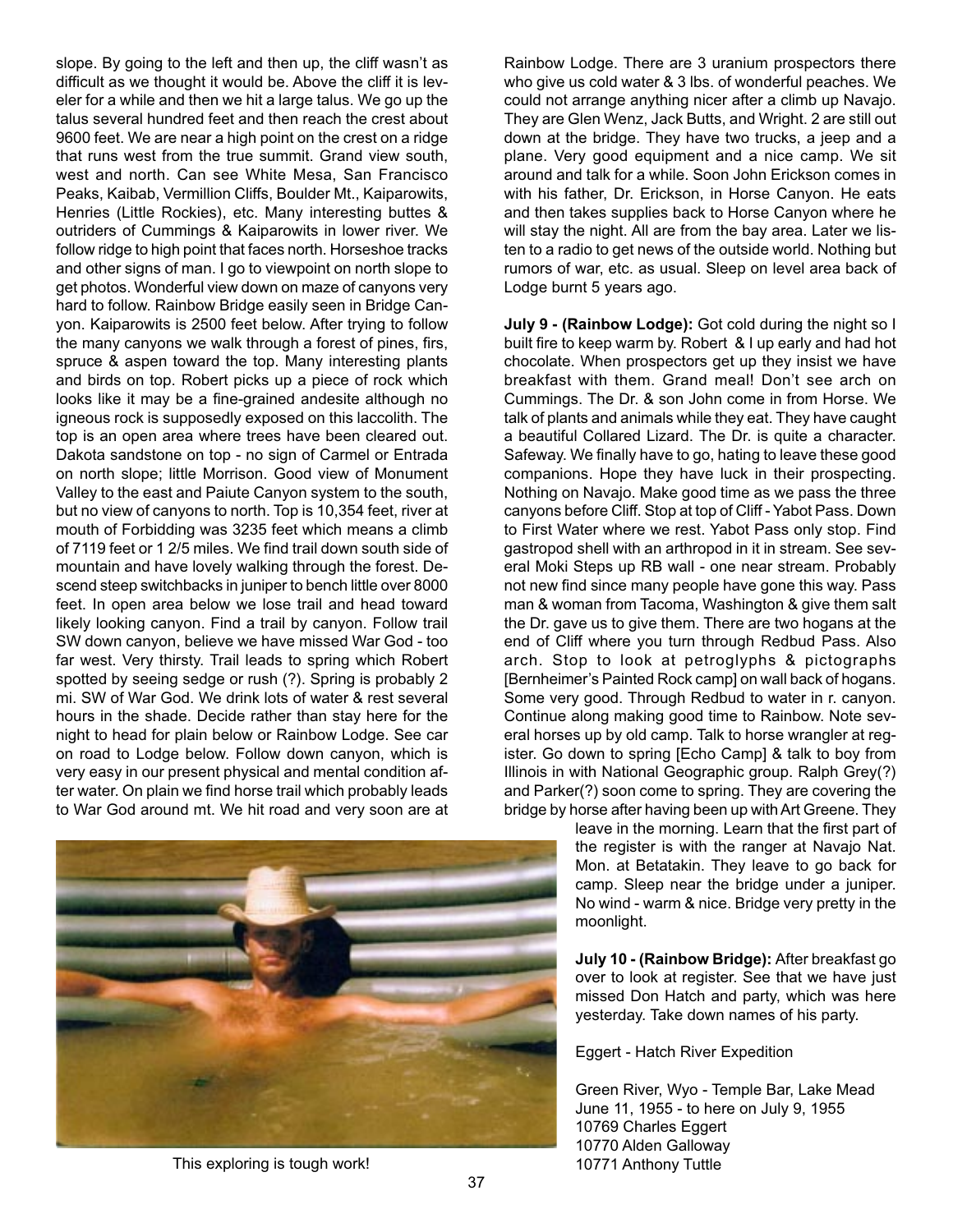

The register at Padre Creek

10772 Bruce Lium 10773 Don Hatch 10774 Frederick Wood

Don Hatch's address is: 1278 Driggs Ave., SLC. Get name and address of the Dr.: Ralph E. Erickson, Box 445, Kentfield. Calif.

Got name and address of member of party we saw on June 20 & 21 (Ticaboo) to see if glasses found in Ann's Canyon were Genny Schwartz's. Walter F. Kammer, M.D., 1005 W. Parkway, Muncie, Indiana. Left record of Robert and my visit.

10775 Robert Robertson Nathan's Point, Hopetown, Abaco, Bahamas (West Indies) 10776 Gus Scott 1208 W. Rancho Dr., Phoenix, Ariz.

On return to boat after hike up n. side Navajo Mt. & back via Rainbow Lodge July 9-10, 1955.

Go back to spring for a while before we take off down canyon, We stop in the Narrows for fruit punch and a delightful hour or so swimming in the many nice pools. There is an oil seep at the large spring at the Narrows. Nice walking back down Forbidding passing many large pools. At camp are six cans of sausage and note left on cans by Don Hatch.

You may keep this sausage if you want. We think it's terrible stuff! Read "ingredients" first. Or just throw in the river! We all wish you an exciting and safe trip.

Don Hatch

He also left names of members of party.

From Green River Wyo. to Lake Mead Low H20 Don Hatch SLC. Utah Bruse Lium Tony Tuttle - Mass.

Fred Wood - Conn Charles Eggert - N.Y. Cid Sumner - Mass.

On note about shovel he wrote, "Didn't see one." on checking the boat we find the shovel in the front compartment. We go around by hand-lain walls and spring to rest & read. Get photograph of "BLACK" for Marston. Later go out to put boat back in water. Boat was high and dry when we arrived due to rapidly falling water. Have to unload first. After dinner it gets very windy and much sand Is blown around. Very nice to be back on river again, almost like being home. Go up canyon a ways to get rose. During the night we are awakened by a few drops of rain.

**July 11 - Mile 68.55 RB (Forbidding Canyon):**

Sleep late and then breakfast. Open up 1.5 lb. can of sausage Don left. Robert eats very little and doesn't like it; I eat quite a bit and save rest for lunch. Fill up with water and pack up boat to leave. Shove off and Robert rows to opposite shore. On wall (RB) opposite mouth of Forbidding is RAINBOW BRIDGE T C WIMMER. Was Wimmer member of '21 survey party? Nice run through riffle. Stop on RB at Mile 67.6 to go up canyon on right at 67.8 [Cascade Canyon]. From Dick's river maps I had taken down that there were ruins in this canyon in last bend on right (river map). We go to mouth but find no ruins right at the mouth. Evidently the ruins are a little further up canyon but we decide not to go since would have to walk through pool difficult to get down to. Drift. on to stop in beautiful glen on r. at Mi. 66.6 which has a narrow opening. We take short walk to end where there is a pool with seeps around. Eat lunch. Air photo taken by Dick of the two canyons (Mi. 66.5 RB and Mi. 66.2 LB) [Driftwood and Cathedral Canyons} just below here is very good. Drift to a stop (Mi. 65.25) on Klondike Bar (Mi. 65.1 - 65.9) (?) to pan for gold for a photograph. I believe there is a step trail coming down to Klondike. No color in pan'. Water in canyons on left at Mi. 64.2 and Mi. 63.5 [Little Arch and False Entrance Canyons]. Winds have been very bad all day but they get worse and travel is very slow. I row and then Robert rows. See ruins on RB at Mi. 59.4, which Dick had told me about. They are in two groups, one building looking to be in good condition. Pull in canyon [Grotto Canyon] on left Mi. 67.8 for camp opposite Wildhorse Bar. The "Y" ate lunch here in '53 and '54. Canyon has water in it. As in nearly all side canyons in Glen there is a sand bar at the mouth cut with a small stream. Fix dinner and go to bed early with some hot chocolate. Good ideal

**July 12 - Mile 57.8 LB (Wildhorse Bar):** Up late and go into the canyon to get water. See green Piper flying around which may be Glen's. Get early start down river. Quick run to Rock Creek. Stop (RB Mi. 55.75) to look for ruins and petroglyphs. Glyphs are just back of where we stopped, also some pictographs. On wall Is NA 2689 and RB-MV 715 in white paint. Follow along wall to cave (Mi. 55.8) where there is a small ruin. Mainly a few low walls remain-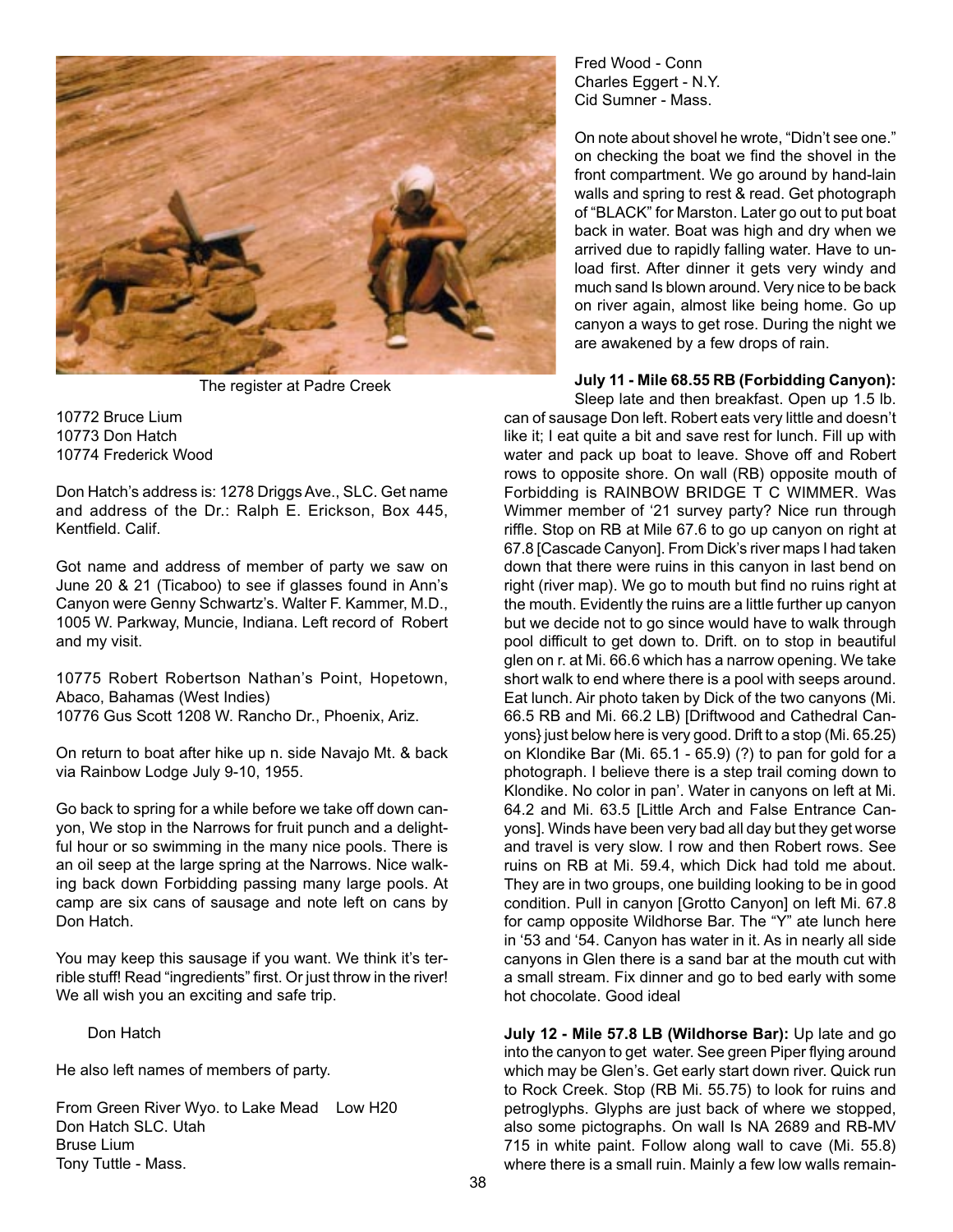ing. Metate in place. On rock is NA 2691 and RB-MV 716. Were these ruins, glyphs, etc. along the river cataloged? Be very nice to have list. We search along the wall toward Rock Creek for hackberry (7) bush back of which I believed Dick's river record was, but we didn't find. Water in Rock Creek. Several rocks across river. Slow run down to West Canyon. Beautiful Snowy Egret (Egretra thula). Fast run to Last Chance. Water in Last Chance. We camped on RB Mi. 48.4 in 1953. Slow run next 1.5 miles and I go to sleep. See window high up on LB rim. Window is on LB of canyon which enters opposite upper end of Meskin Bar on the back part of butte which sticks out here. Approximately Mile 45.5. High up near top of mesa in large cave (app. Mile 46.0) looks like a ruin. Very hard to tell through binoculars. Chances are very great that it is not. Face Canyon (RB Mi. 44.4) has water. Camped on sandbar (RB Mi. 43.5) in 154. Pull into back watter of Kane Cr. for camp. Water in Kane is muddy. Eat dinner and then Robert and I climb up the bill toward Padre to look at view. Many buttes stick up around. Nice view up river. Many sand bars in river. Fix air mattresses, which have been going flat this last week, when we get back to camp. Have Mormon Tea (Squaw Tea) just before we go to bed.

**July 13 - Mile 40.55 RB (Kane Creek):** After breakfast drifted to Padre Creek (RB Mi. 39.95) which is the "Crossing of the Fathers" and not Kane Creek as it is marked on the river maps. Go up canyon, Mouth of creek is muddy. Canyon makes right turn 1/2 way to steps. Nice flow of clear water in the creek. Several oil seeps. Steps cut by Escalante party are on RB little over 1/4 mile up. Robert registers in book left by Harry and Encinata(?) scout group by cairn at start of steps.

1119 Gus Scott 1208 W. Rancho Dr. Phoenix, Arizona 1120 Robert Robertson Nathan's Point, Hopetown, Abaco, Bahamas (W. Indies)

One month from Hite by rubber boat. (?)

We go up steps a short ways to a second group. Steps very poor, Moki better. We go up canyon thinking there



may be more steps entering canyon, but since it opens up and wouldn't seem too difficult to enter we return down steps to boat. Robert lets boat down to plaque placed by Frazier, Kelly, and Davies, which I photograph and copy. Slow run as we drift to Labyrinth Canyon (LB Mi. 35.45) for camp. Do much swimming on the way. Rest in the shade before heading up canyon. Canyon soon branches, we go up r. fork. Canyon ends shortly under slight overhang with pool beneath. Both Jim White and members of Nat. Geographic had told us not to miss Labyrinth. Grey of Nat. Geographic had said it was a beautiful amphitheater with walls 1500 feet high rising straight above. Not believing this to be the case for several reasons we check the river map, which shows the highest point to be seen in the amphitheater to be only 480 feet above the river, However, not being satisfied I decide to do some triangulating with an old compass and pencil Robert found. With boy scout compass and pencil Robert & I measure angle to high point and then by going 100 feet back from first position take second measurement. First angle  $= 47^{\circ}$ ; second angle  $=$ 41°. All measurements taken from height of 5 feet. See figures [Not included. Calculate height at 464.3 ft.].

While there is no doubt considerable error in this method, we still do not get a cliff of 1500 feet. We go back and head up main branch. See first Spadefoot (Scaphiopus hammondi). Go through narrow place in canyon, which seems very narrow first time through. Opens up again. Come to narrow place, which goes up about 100 feet. Enter. Pass under several large boulders and follow fault line. Canyon turns to right. Canyon is only shoulder width in places and can see only a small slit of light above and none in spots. Slit enters on right and then left. Very wierd traveling in narrow slot. Tiring since we have to lean against the walls most of the time but not difficult. We are near Arizona line. After about 1/2 mile of very slow traveling come to "open" area and decide to return. Sorry we didn't get to end. Have big dinner and get to bed early.

**July 14 - Mile 35.45 LB (Labyrinth Canyon):** Get up very early and off to early start. Robert fixes up the tarp over the middle compartment so we have some shade. Stop at Warm Creek (RB Mi. 27.8) to get some water. Robert goes through window and when he steps on "solid" stream bed goes in the mud up to his hips, water cans and all. Decide to wait and get water at spring at Mile 20,85. We walk over to Goldwater's inscription on the wall (RB Mi. 27.75).

#### ARIZONA WELCOMES YOU / UTAH

See Harry's record just to left.

HLA 7-42 2-45 4-45 6-45 8-45

Drift on to wonderful spring that gushes out near water line on the RB about Mile 20.85. Spring hard to spot.